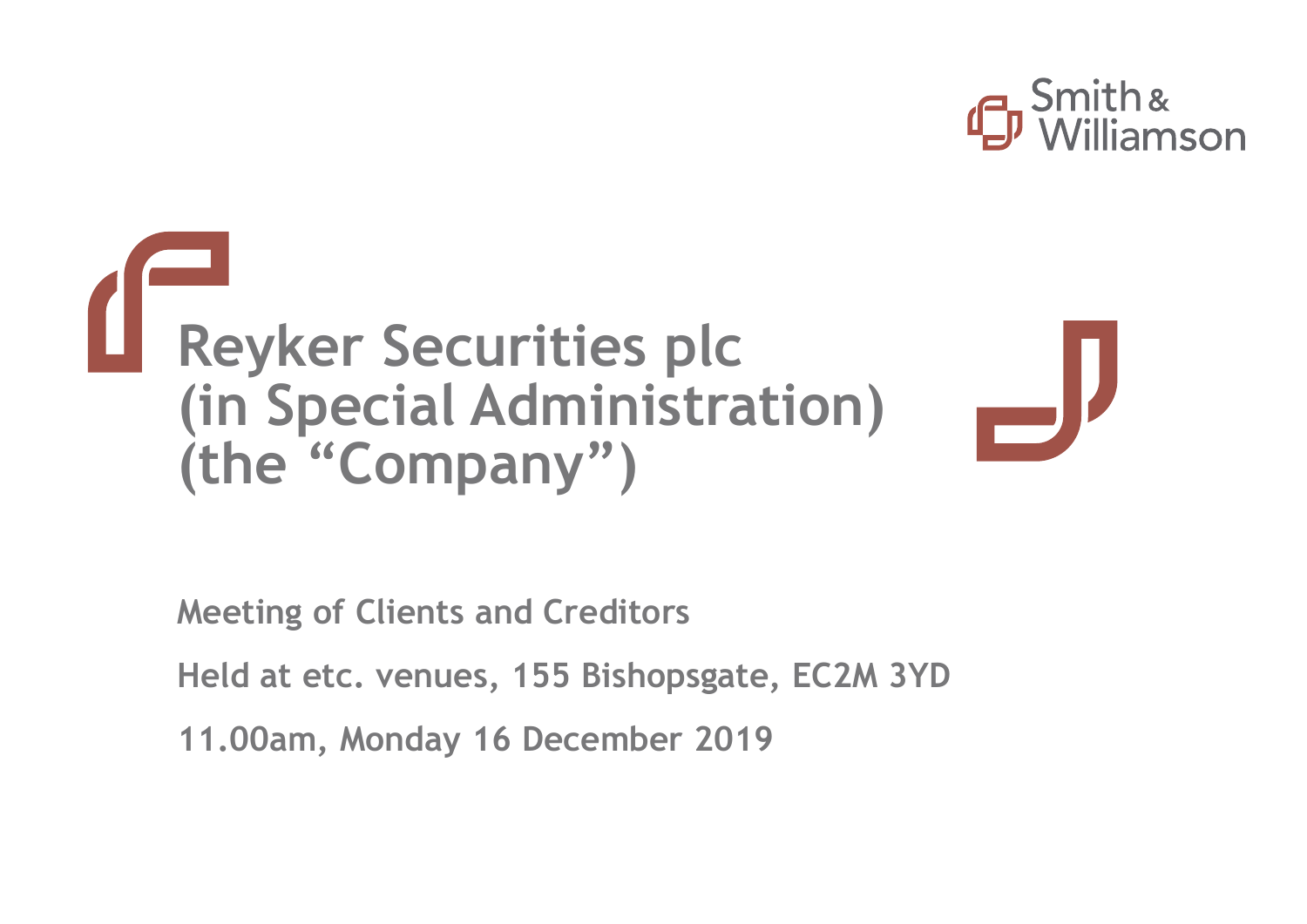### $\mathbf{f}$ **Order of business at today's meeting**

| Times (est.) | <b>Order of business</b>                                                                                    |
|--------------|-------------------------------------------------------------------------------------------------------------|
| 11.00 hrs    | • Chairman's introduction                                                                                   |
| 11.05 hrs    | • Presentation by the Special Administrators                                                                |
|              | • The role of the FSCS, Simon Wilson                                                                        |
| 15 minutes   | • Refreshments and comfort break                                                                            |
|              | • Q&A from clients and creditors                                                                            |
|              | • Formal business, including explanation of voting<br>process, committee constitution and nominations       |
| 30-60 mins   | Recess for voting, refreshments and count<br>$\bullet$<br>• Nominees for the committee to address top table |
|              | • Announcement of result<br>Establishment of the committee<br>$\bullet$                                     |
|              | Close                                                                                                       |

*Terms capitalised within this document are defined within the JSAs' Proposals previously circulated*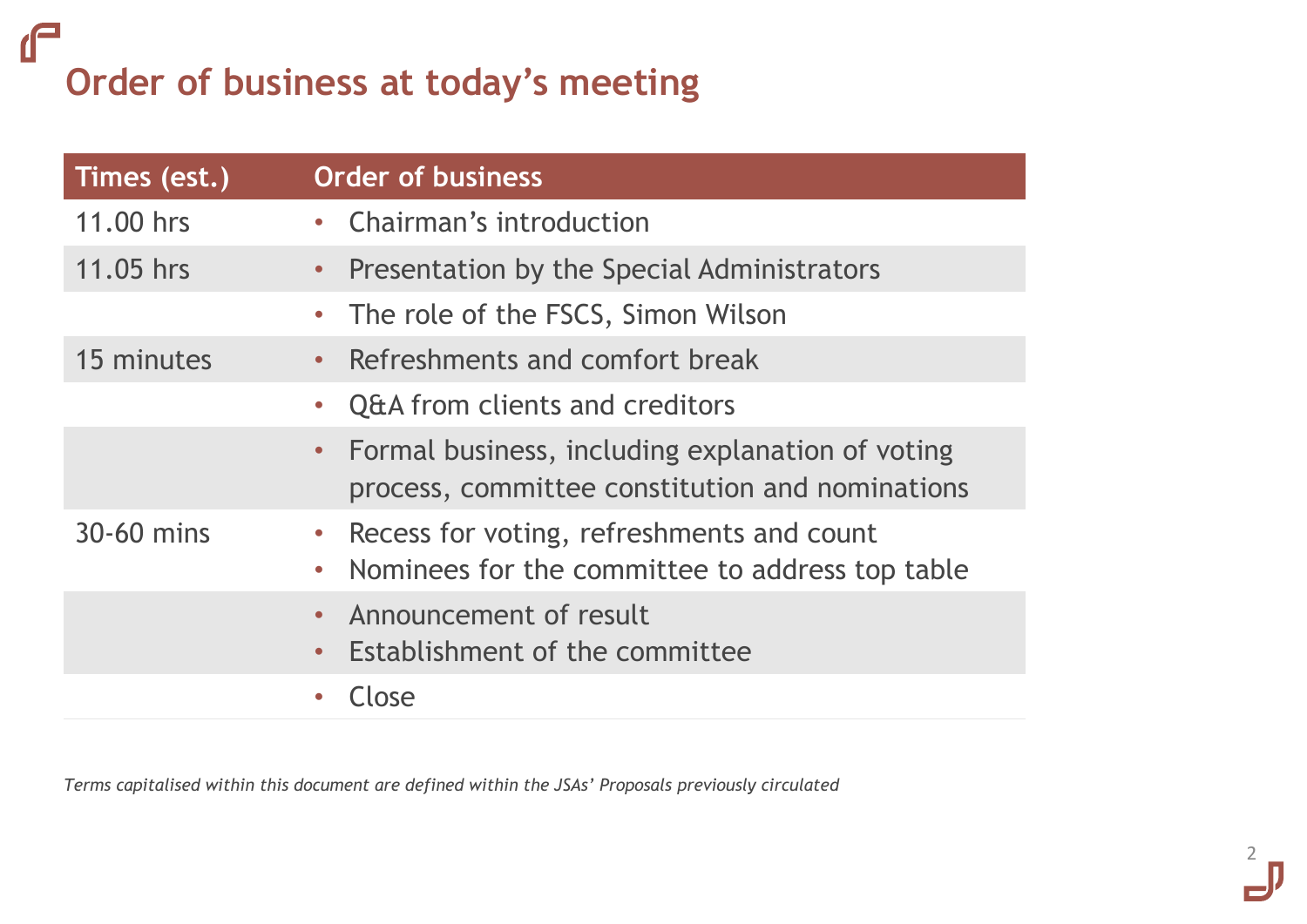

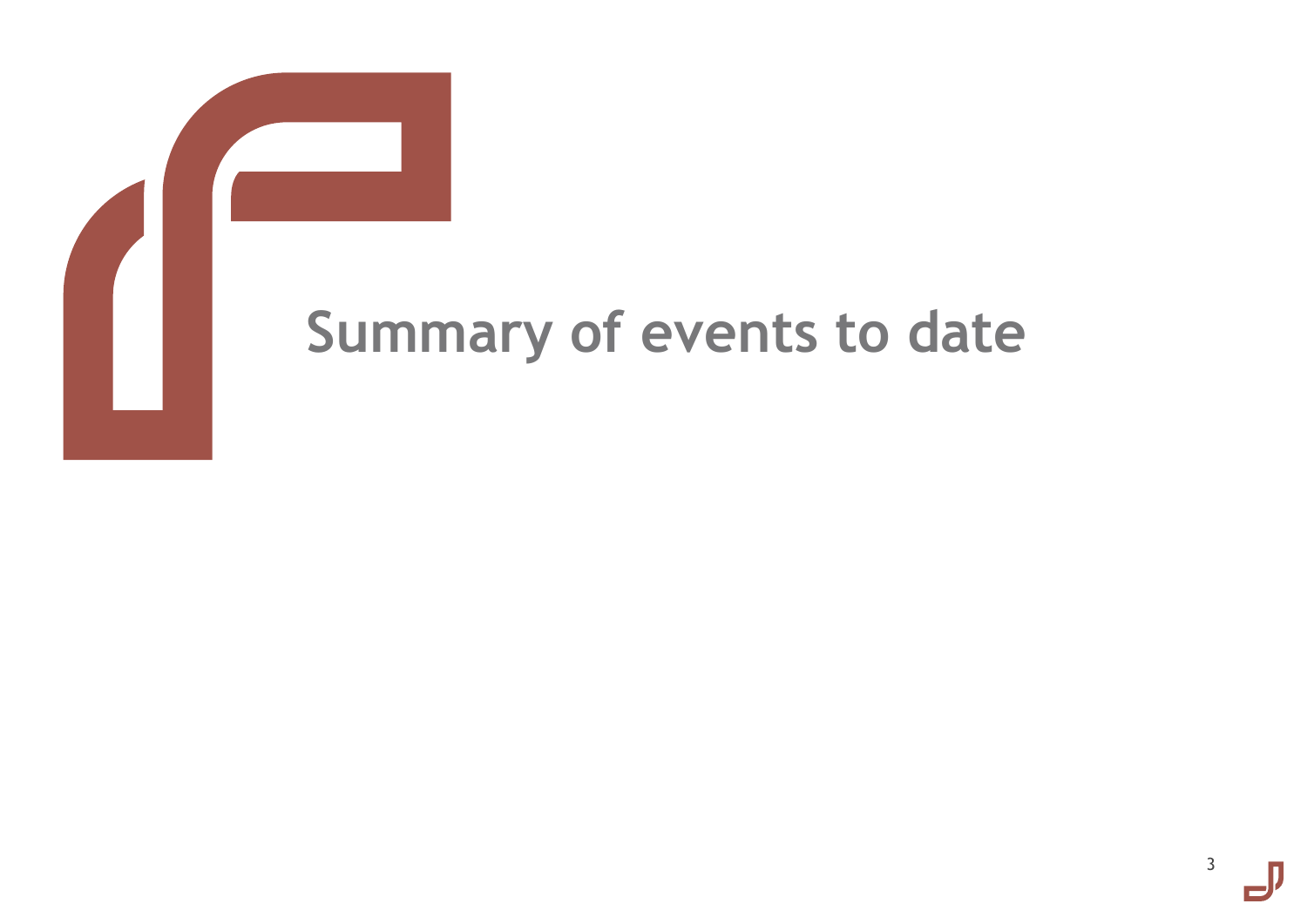# **Background to the Company**



- The Services provided by Reyker included:
	- Dealing and trade execution services
	- Safe custody of Client Money (cash) and Custody Assets (securities)
	- Trade settlement services across a broad range of asset classes
	- Discretionary fund management
	- Advisory and outsourced administration
	- Development and retail of structured investment products
	- ISA manager
- Serviced a mix of corporate and individual retail clients
- Registered on London Stock Exchange and regulated by the FCA
- Deemed an "investment bank" in accordance with section 232 of the Banking Act 2009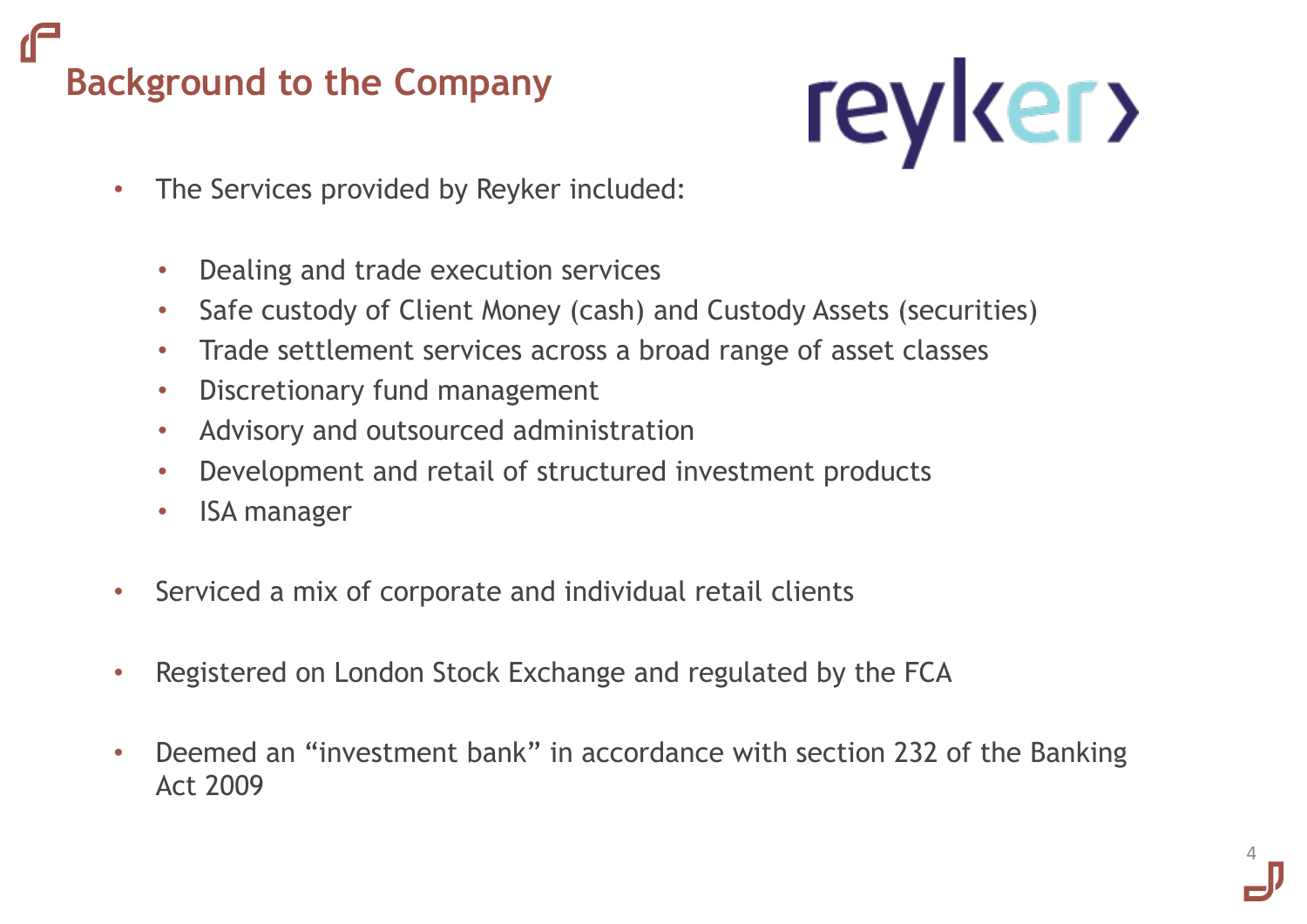### $\mathbf{f}$ **Events leading to our appointment**

| <b>Timeline</b>  |                                                                                                                                                                                                                                                                                                                                                                                                                                                                                                                                   |
|------------------|-----------------------------------------------------------------------------------------------------------------------------------------------------------------------------------------------------------------------------------------------------------------------------------------------------------------------------------------------------------------------------------------------------------------------------------------------------------------------------------------------------------------------------------|
| <b>June 2019</b> | Directors engage Smith & Williamson to undertake cash flow review, FCA liaison and other<br>$\bullet$<br>services following a sustained period of losses and ongoing litigation<br>Shareholder dispute escalates and various restructuring options discussed<br>$\bullet$<br>Non-director shareholders introduce a potential purchaser for the Company's shares which<br>$\bullet$<br>may result in a sale outside of a Special Administration process ("the Share Sale")                                                         |
| <b>July 2019</b> | Negotiations in respect of the Share Sale continue but, after several weeks, are not<br>$\bullet$<br>sufficiently advanced<br><b>FCA liaison continues</b><br>$\bullet$                                                                                                                                                                                                                                                                                                                                                           |
| Aug 2019         | The board are advised to plan for contingencies. Smith & Williamson instructed to assist in<br>$\bullet$<br>an accelerated sales process to identify and contact prospective purchasers<br>Share sale discussions continue but are slow moving<br>$\bullet$<br><b>FCA liaison continues</b><br>$\bullet$                                                                                                                                                                                                                          |
| Sept 2019        | The Share sale becomes active again and the Company disengages Smith & Williamson to<br>$\bullet$<br>focus its resources on the Share Sale and improving short-term revenues for the benefit of<br>clients<br>Heads of terms agreed, formal due diligence commences and documentation drafted and<br>$\bullet$<br>negotiated and an application made by the potential investor to FCA for a change of<br>control<br>The purchaser withdraws from the Share Sale process<br>$\bullet$<br>Regular contact with the FCA<br>$\bullet$ |
| <b>Oct 2019</b>  | The Board inform FCA that the Company is cashflow insolvent<br>$\bullet$<br>A Voluntary Requirement (VREQ) agreed between the FCA and the Board<br>$\bullet$<br>The Board apply to the High Court and the JSAs are appointed<br>$\bullet$                                                                                                                                                                                                                                                                                         |

5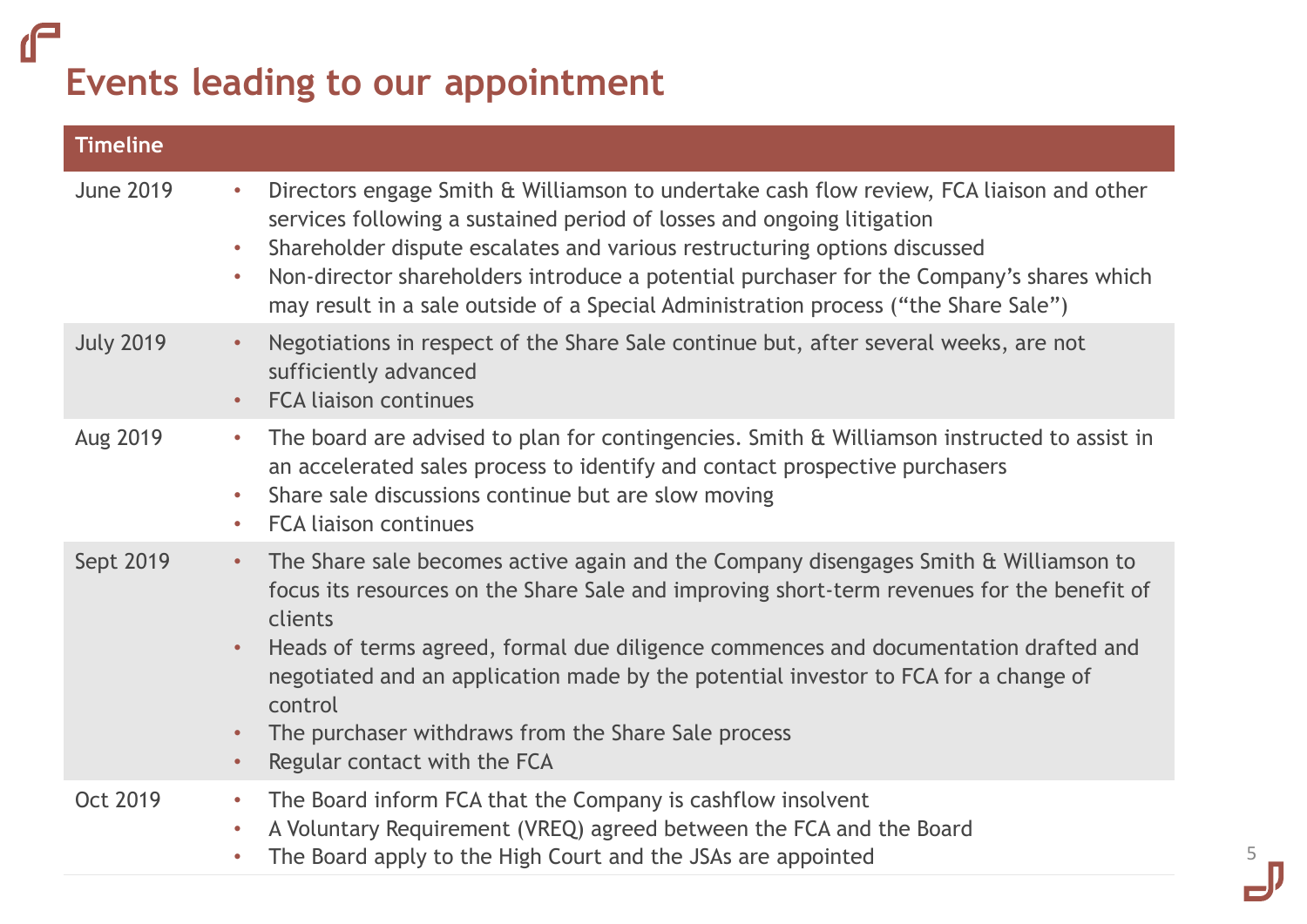# **What is a Special Administration?**

### **Objective 1**

To ensure the return of Client Money and Custody Assets as soon as is reasonably practicable

### **Objective 2**

To ensure timely engagement with market infrastructure bodies and regulators both in the UK and abroad

**(e.g. FCA, FSCS, London Stock Exchange)**

### **Objective 3**

To rescue the investment bank as a going concern or to wind it up in the best interests of the creditors

- An insolvency process governed by the Investment Bank Special Administration Regulations 2011 (and associated Rules)
- Required where an investment bank fails
- Three principal objectives
	- No hierarchy
	- Each being pursued in parallel and ongoing
- Clients any party for whom the Company holds either Client Money (cash) or Custody Assets (stock)
- Creditors any party owed an amount from the Company, including:
	- A Client who receives a shortfall of either Client Money or Custody Assets
	- Any other creditor (to include the employees, trade suppliers, the landlord and HM Revenue & Customs)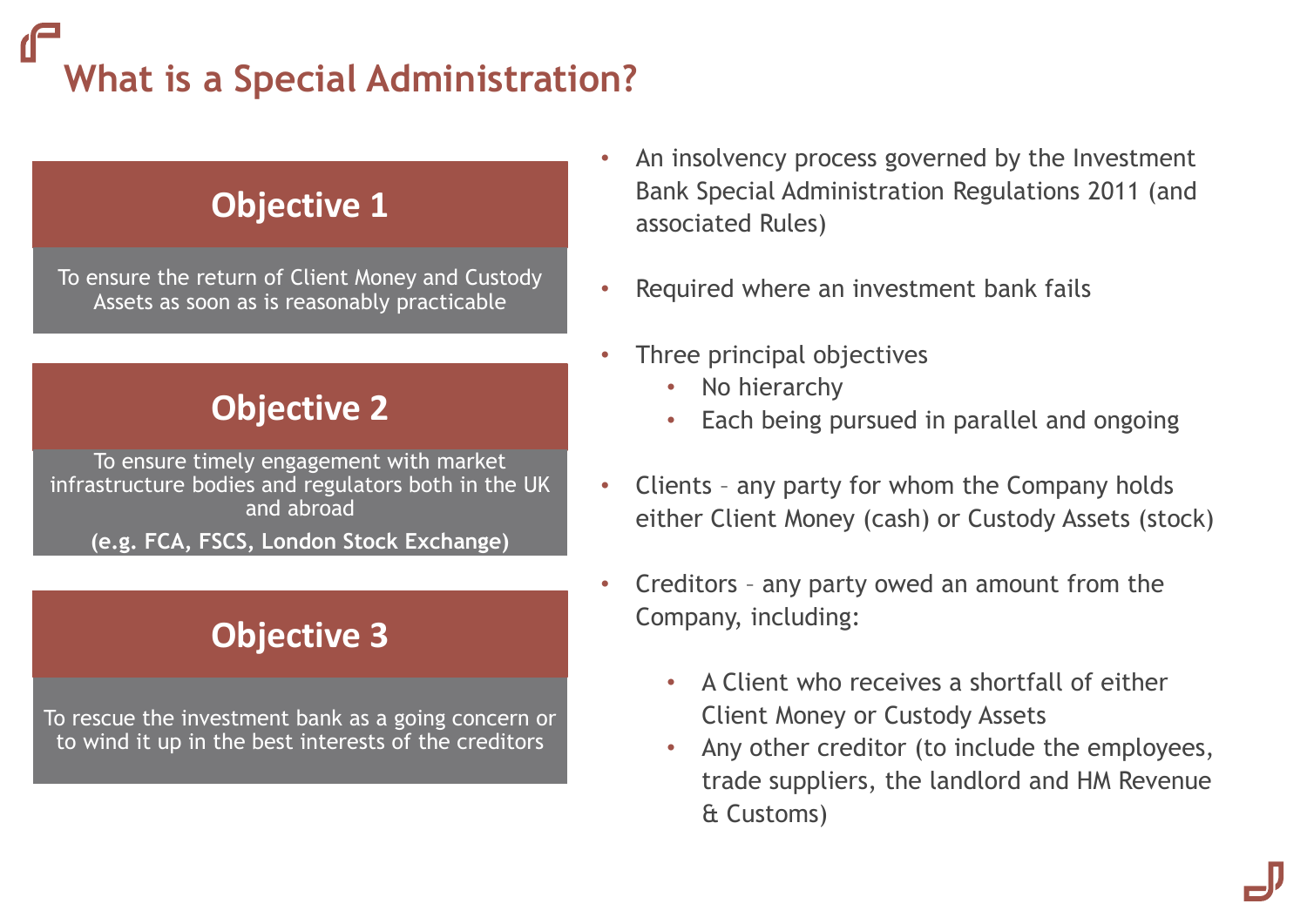# **What is a Special Administration?**

- Once appointed, the JSAs are obliged to perform their functions in the interests of the Company's clients and creditors **as a whole**.
- With regard to Client Money, the appointment creates a primary pooling event pursuant to the FCA's client asset sourcebook (CASS), this means:
	- All Client Money held by the Company as at 2.35pm on 8 October 2019 is pooled into a single pool referred to as the Client Money Pool ("CMP")
	- The amount of money in the CMP needs to be reconciled with the total amount of money that should be held for Clients
	- The CMP is returned on a pro-rata basis to Clients calculated on the amount of monies that should be held for them in the CMP as a proportionate share of the whole less costs incurred in distributing the Client Monies.
	- Any Client Money receipts received following the primary pooling event at 2.35pm on 8 October 2019 (e.g. dividend income and coupon interest) need to be held separately from the CMP in a designated post-pooling account, reconciled and returned to the holder of the respective investment (subject to the JSAs' Reconciliation and any costs of distribution)
- With regard to Custody Assets, the JSAs have to establish what securities are held for each respective Client as at the date of appointment and then determine a value of that investment portfolio in accordance with the Regulations and Rules (for the purpose of voting at meeting)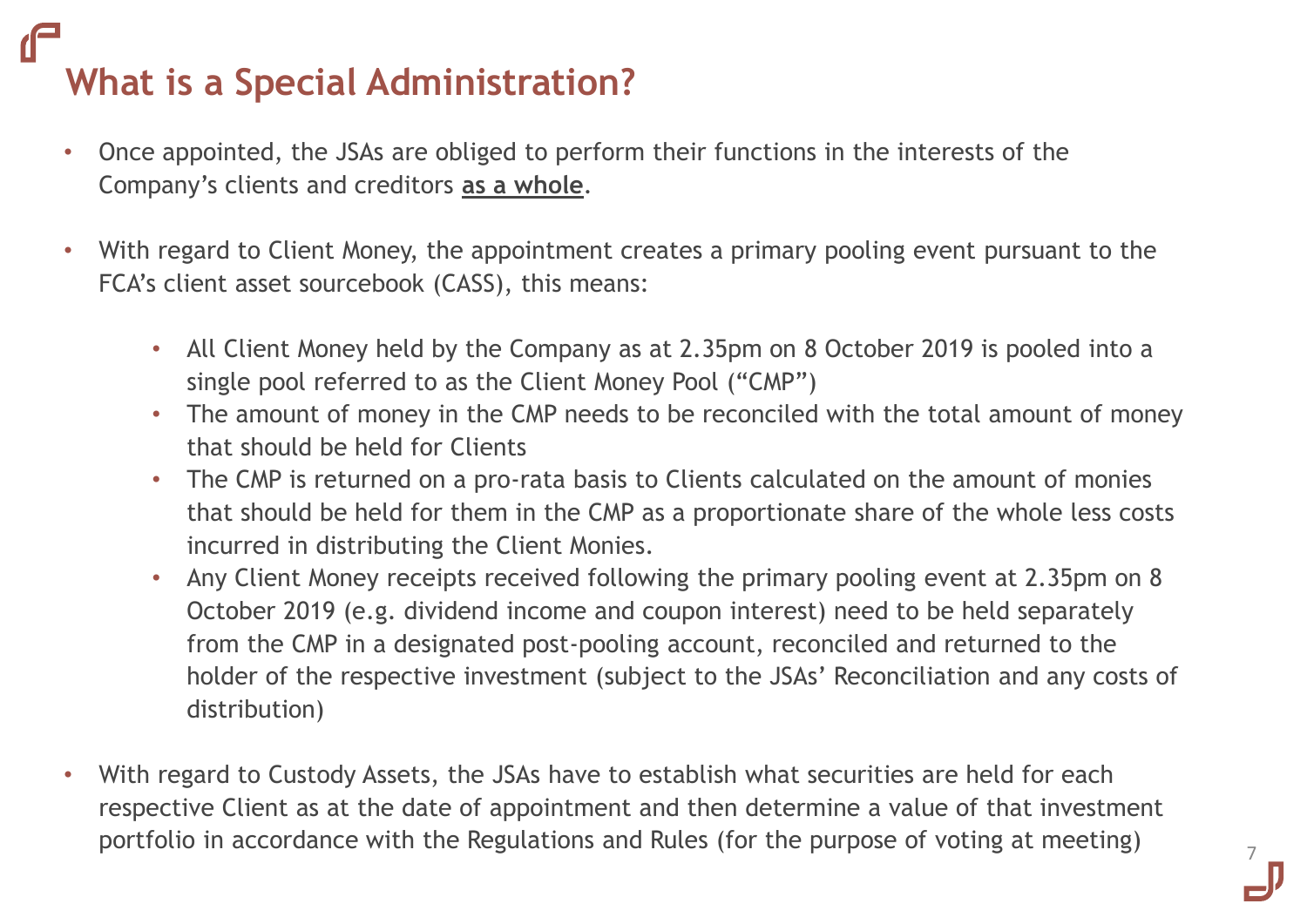# **What Client Assets is the Company holding?**

### **Clients Assets totalling c. £977 million (as at 8 October 2019)**

- Custody Assets of c. £920 million across 17.5k Client 'accounts' and 3k securities;
- Client Money within the CMP of c. £57 million across 5k Client 'accounts' and 118 bank accounts; and
- Post pooling receipts c. £9.5 million has been segregated as at 11 December 2019

| <b>Type of Custody Asset</b>      | Value $(f)^*$ | <b>Client Money Pool</b>                   |
|-----------------------------------|---------------|--------------------------------------------|
| <b>Private Equity</b>             | 245, 138, 255 | GBP, USD, Euro and other                   |
| <b>Listed Corporate Bond</b>      | 195,639,893   | *Valued as at close of business on 7 Octor |
| <b>Structured Product</b>         | 187, 537, 432 | remain subject to market forces and will   |
| <b>Non-UCITS Fund</b>             | 81,079,778    |                                            |
| <b>Standard Equity Investment</b> | 73,630,109    | Post pooling receipts (11/12/19            |
| <b>Overseas UCITS Fund</b>        | 38,570,020    | GBP, USD, Euro & other                     |
| <b>Unlisted Corporate Debt</b>    | 29,288,396    |                                            |
| <b>Securitised Derivatives</b>    | 20, 157, 106  |                                            |
| IP Group Private Equity           | 16,905,653    |                                            |
| <b>UCITS Fund</b>                 | 11,035,683    |                                            |
| Sovereign Debt                    | 7,533,417     |                                            |
| <b>LLP Entitlement</b>            | 6,246,052     |                                            |
| <b>UCITS ETF</b>                  | 4,492,576     |                                            |
| <b>Hedge Fund</b>                 | 2,152,827     |                                            |
| <b>ETC</b>                        | 442,604       |                                            |
| <b>Asset total</b>                | 919,849,801   |                                            |
|                                   |               |                                            |

| GBP, USD, Euro and other                                                                                              | 57,281,884 |
|-----------------------------------------------------------------------------------------------------------------------|------------|
| *Valued as at close of business on 7 October 2019. Values<br>remain subject to market forces and will vary with time. |            |
| Post pooling receipts (11/12/19)                                                                                      | Value (£)  |
| GBP, USD, Euro & other                                                                                                | 9,523,104  |

Value  $(E)^*$ 

8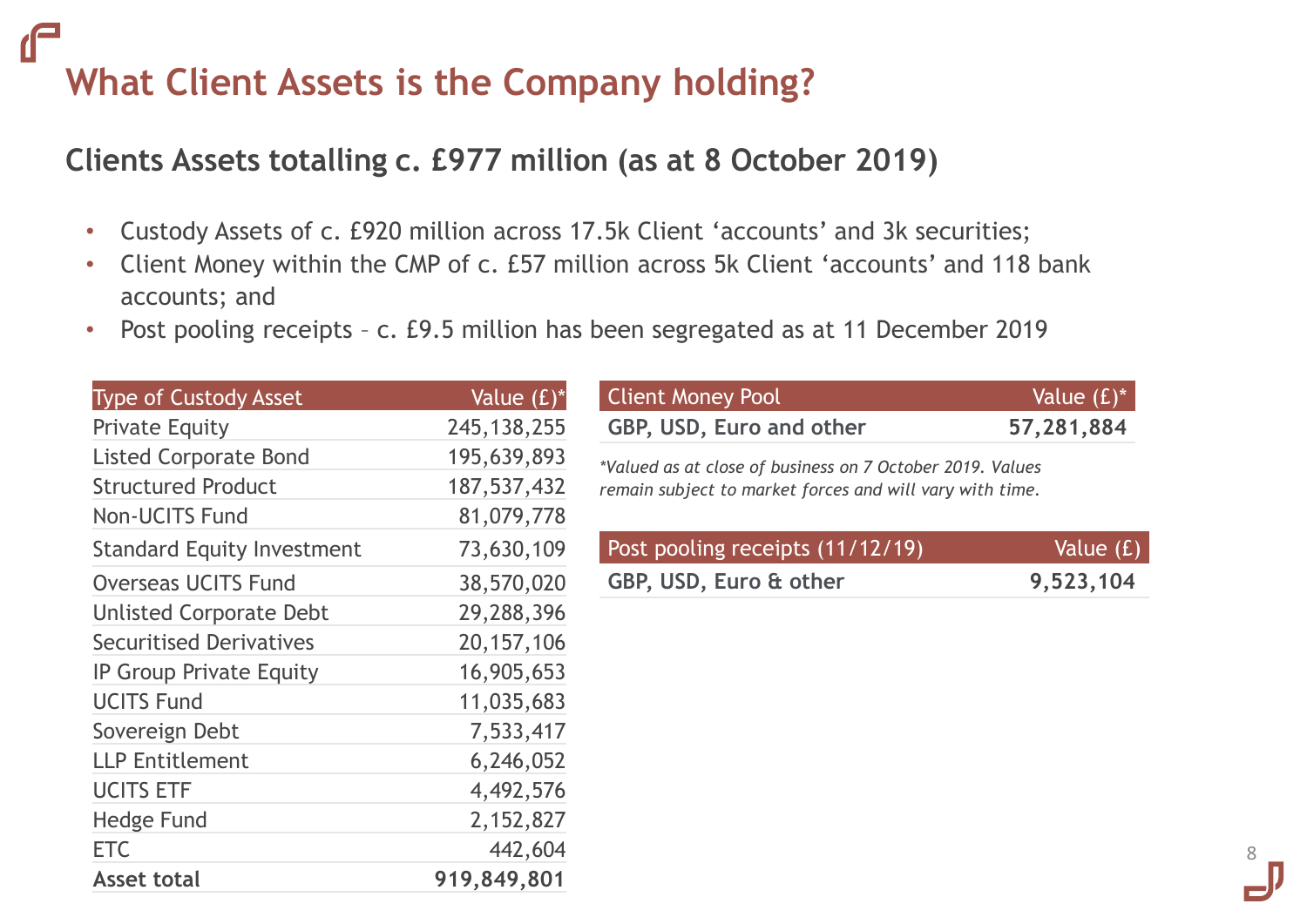## **What steps have we taken to achieve Objective 1?**

### **Operations**

- Critical non-trading operations have been maintained at the Company's leasehold premises
- On day 1, 28 key staff retained to assist with achieving the objectives, including senior management and the entire safe custody team and client services desk
- Mindful of costs, 9 staff were redundant with effect from 31 October 2019
- Undertakings provided to key suppliers and full cost review undertaken
- IT providers and platforms have been engaged and are continuing to supply, most notable the full-time IT contractor who is essential for extracting data reports and Client Statements from VAULT (the Company's bespoke software platform)
- Secured a loan facility of up to £5 million to fund the on-going costs associated with pursuing Objective 1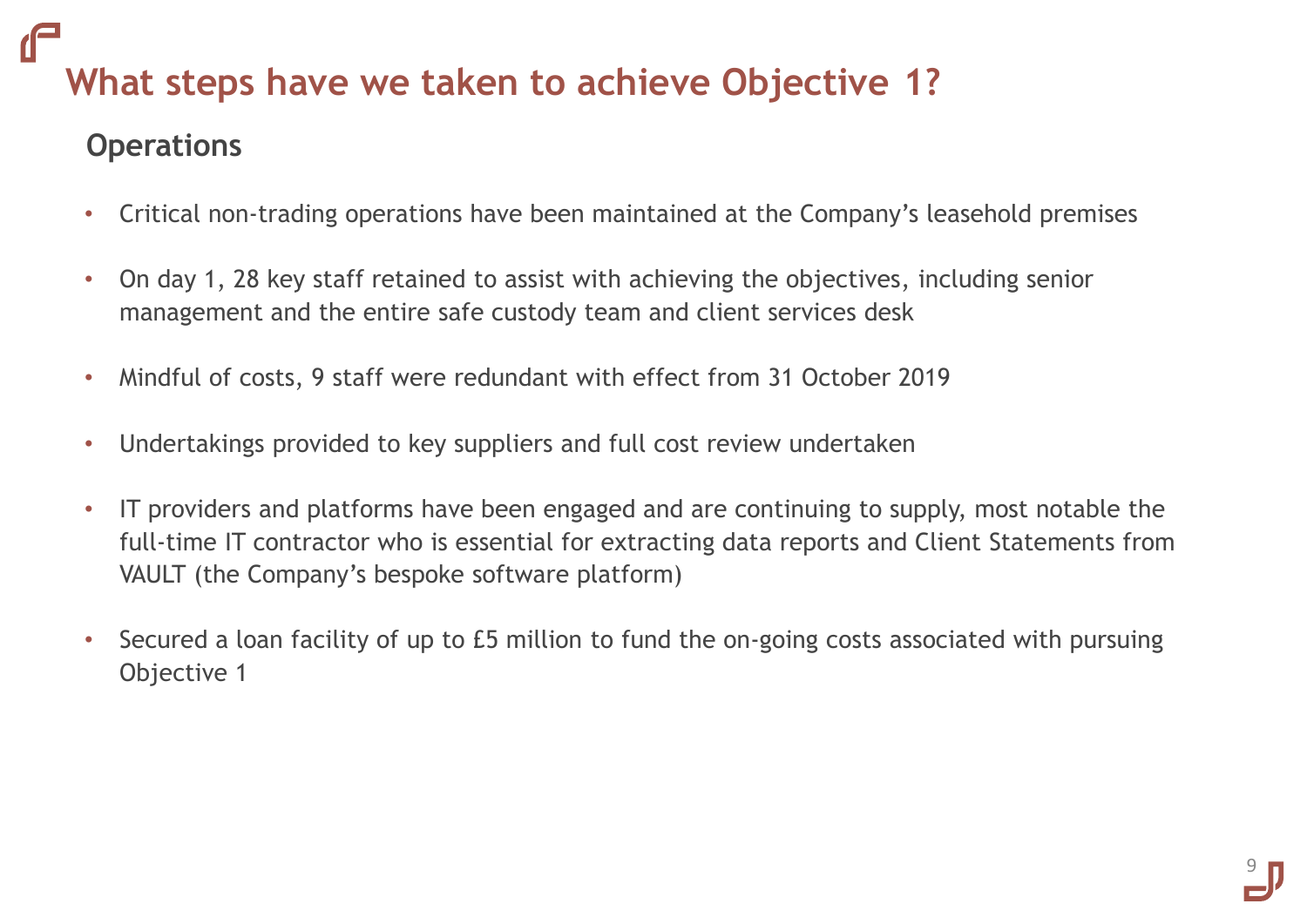# **Steps taken to achieve Objective 1**

- Notified the Company's bankers and assumed control of all bank accounts
- Secured ongoing use of links to UK and international custodians / settlement systems who hold the Company's Custody Assets
- Identified 63 unsettled trades as at date of appointment
- Together with solicitors reviewed Reyker records, contracts and terms & conditions to identify and classify the Company's clients. This is important and relevant to FSCS compensation claims
- Engaged third party senior consultants with specialist knowledge of Special Administration Regime and FCA's CASS Rules to assist with the JSAs' Reconciliation and ongoing compliance
- Recruited additional audit resource and trained them on the Company's bespoke VAULT software platform
- The JSAs' Reconciliation is forecast to be completed by the end of December 2019 or early January at the latest (subject to no material anomalies arising)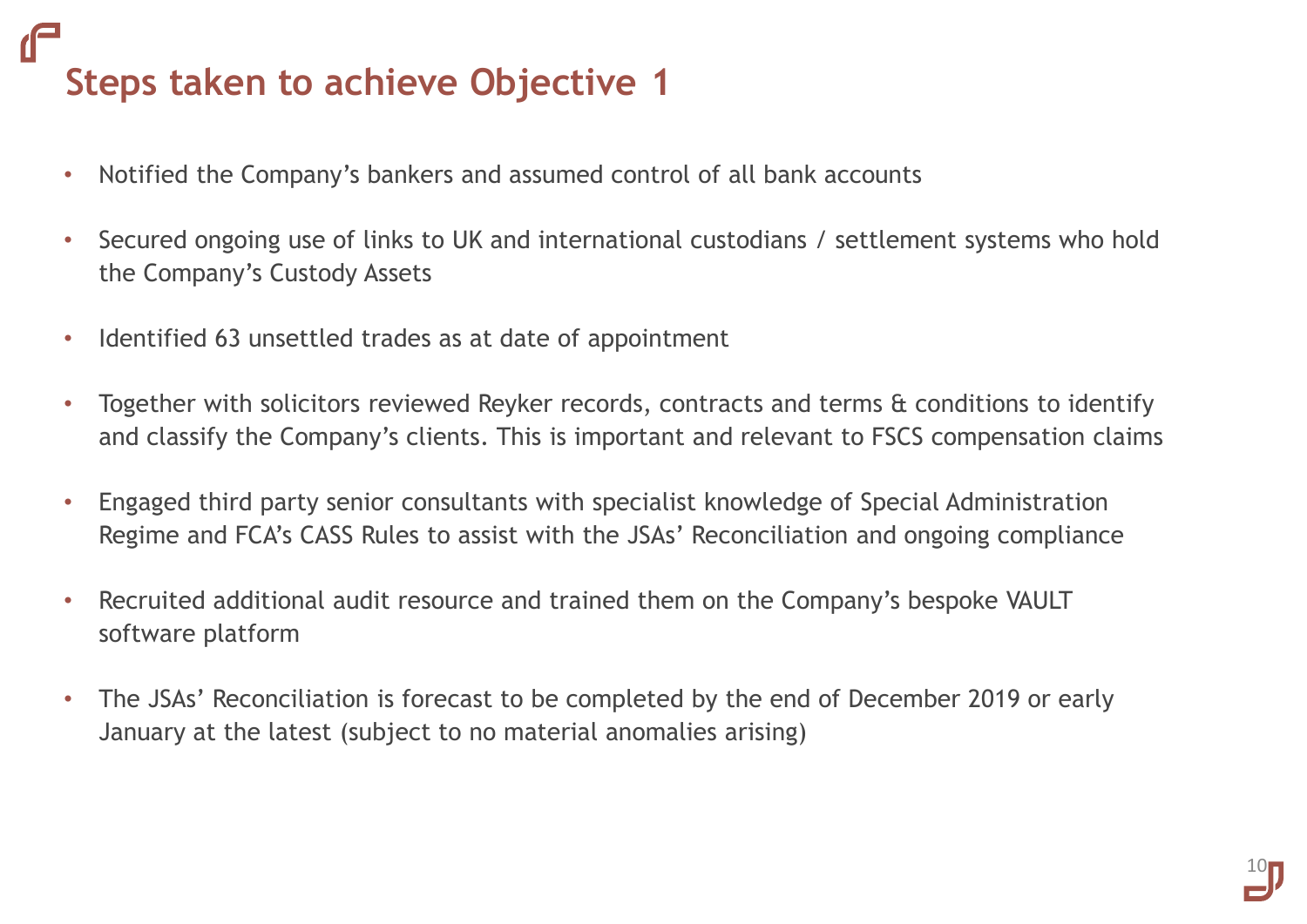# **What steps have we taken to achieve Objective 1?**

### **Client communications**

• The following communication lines were, however, established shortly after our appointment:

| <b>Channel</b>  | <b>Detail</b>                                                                                                                                                                                                                                                                                           |
|-----------------|---------------------------------------------------------------------------------------------------------------------------------------------------------------------------------------------------------------------------------------------------------------------------------------------------------|
| <b>Helpline</b> | Dedicated 0800 helpline directed to the Reyker Client Services Desk with<br>$\bullet$<br>overflow facility to S&W call centre manned by CASS experienced staff<br>Reyker Securities historic Client Services number remained operational<br>$\bullet$<br>In excess of 2,000 calls received<br>$\bullet$ |
| Websites        | FAQs and updates added to www.reyker.com and<br>$\bullet$<br>www.smithandwilliamson.com/reyker-securities-plc<br>Secure document library at www.ips-docs.com<br>$\bullet$                                                                                                                               |
| Email           | Reyker.securities@smithandwilliamson.com<br>$\bullet$<br>clientservices@reyker.com<br>$\bullet$                                                                                                                                                                                                         |

- In addition, a considerable amount of time has been spent by the JSAs and senior members of S&W staff and the Reyker team in contacting corporate clients, industry bodies and institutional intermediaries to defray specific queries they may have
- Due to volume of Clients, the JSAs were unable to liaise and correspond with everyone directly beyond the all Client letters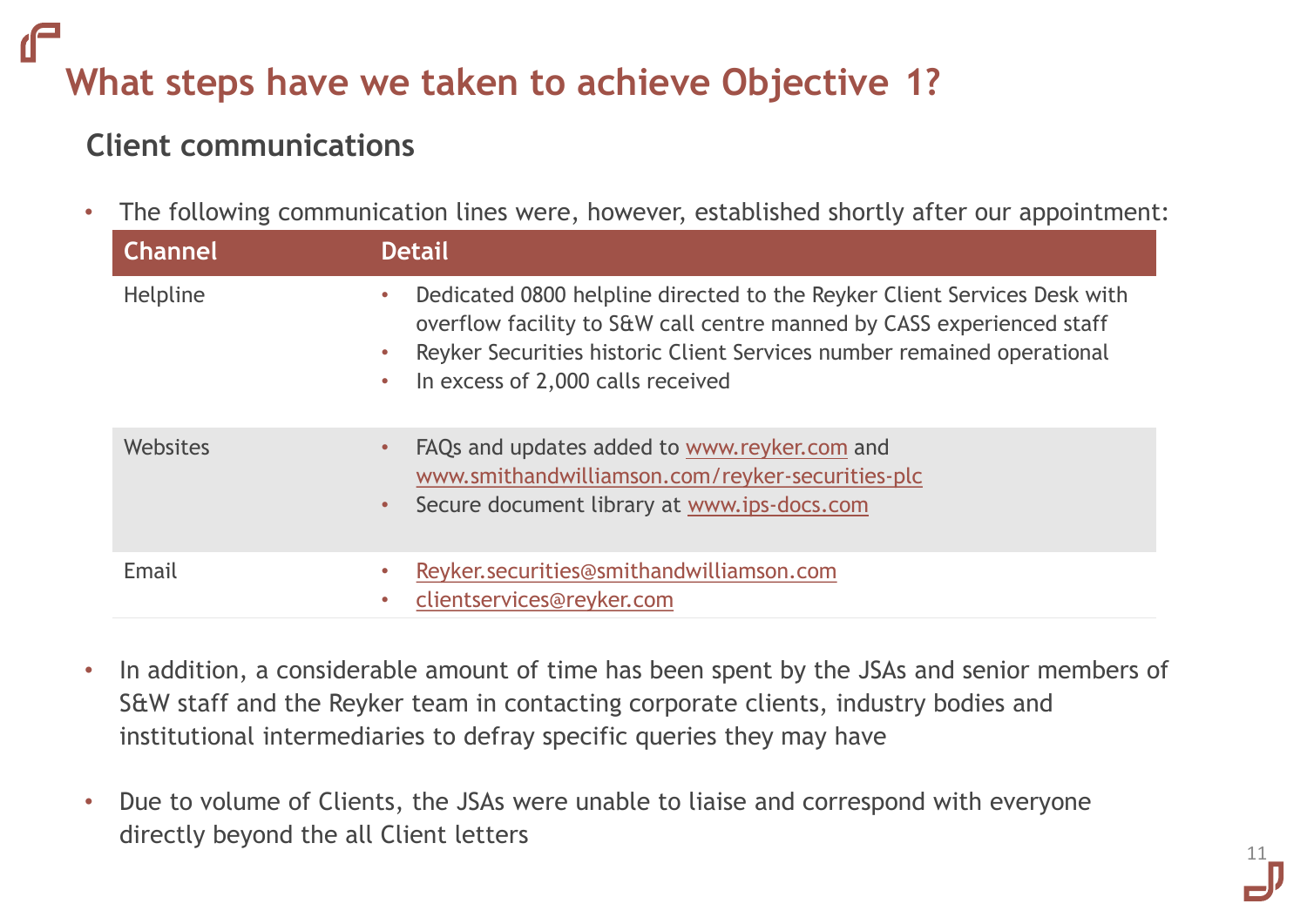# **What steps have we taken to achieve Objective 1?**

### **Sales and marketing campaign to identify a regulated broker transferee**

- The quickest and most cost-effective way of releasing Client Assets for the benefit of all Clients is to transfer them to a new regulated broker by way of one wholesale transfer in accordance with the Regulations and Rules
- Upon appointment, we contacted all parties previously identified as potential suitors and engaged Seneca (an independent investment and corporate advisory business with experience of SME transactions within financial services)
- Together, we have:
	- Contacted 132 parties (being a combination of direct enquiries or approaches);
	- Received 52 expressions of interest with 41 returning signed non-disclosure agreements to access a data-room;
	- Received 10 formal offers by the initial deadline of 8 November 2019 for indicative offers and proof of funding and regulatory permissions;
	- Proceeded to final due diligence with the 3 leading contenders
- Together with the FSCS considered a quick sale outside of a formal process.
- Deadline for final offers was set for close of business on Friday, 13 Dec 2019
- We have shared the shortlist of candidates with the  $FCA$

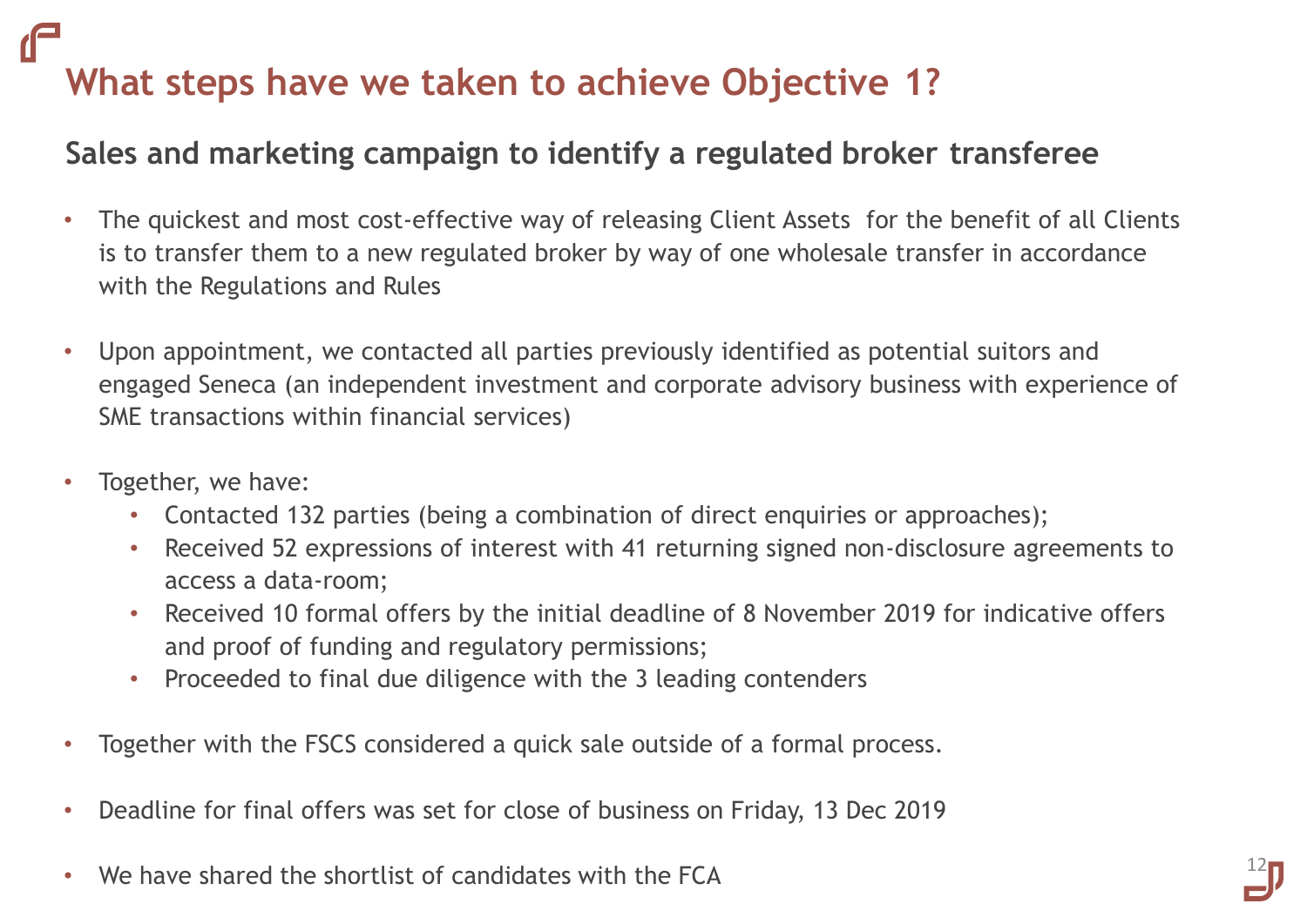# **Steps taken to achieve Objective 1**

### **Client Money reconciliation**

- A more extensive reconciliation is required than simply reconciling the position as at the date of appointment compared to the preceding day
- We recruited senior consultants with specialist knowledge of SAR and CASS rules to manage the reconciliation in accordance with CASS 7.2.3D and regulation 10H of the Regulations
- An initial sampling of Client Money accounts identified concerns regarding:
	- Treatment of certain corporate actions;
	- Incorrect waiver of stamp duty;
	- Tax refunds passed to clients but NOT reclaimed from HMRC
- Whilst none of these matters are material (<£100k difference) and may be resolved, there was sufficient justification to merit an extensive, line by line transactional review of all Client accounts
- Additional reconciliation and audit resource was brought in to assist
- The Client Money reconciliation is presently c. 40% complete by number of Client Accounts and c. 70% by value
- Forecast to be completed this month or early January subject to no material anomalies arising (Reyker offices close for Christmas)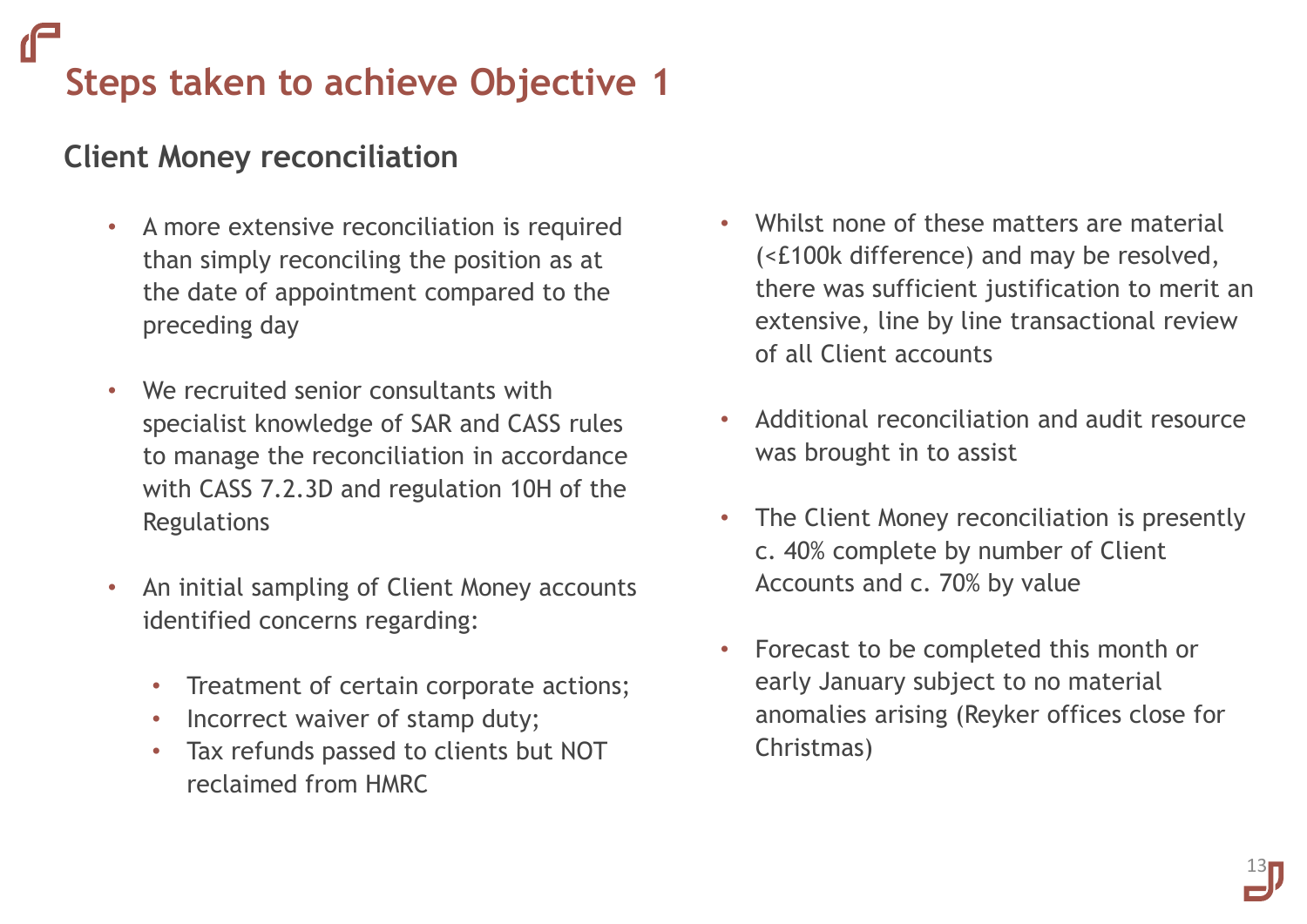# **Steps taken to achieve Objective 1**

### **Custody Asset reconciliation**

- We are undertaking an internal, external and physical reconciliation of all Client 'accounts' and securities held in accordance with CASS 6.6.10, CASS 6.6.33 and CASS 6.6.21 respectively.
- There are c. 3k different lines of securities, held across 15k Client 'accounts' and through 4 different custodians and c. 360 fund managers
- To date, this reconciliation has proved accurate save for a few accounts with discrepancies
- Discrepancies as a result of:
	- Stock posted to incorrect account;
	- Negative stock positions;
	- Stock settling post administration; and
	- Corporate actions
- This reconciliation is approximately 80% complete
- Forecast to be completed this month (subject to no material anomalies arising)
- The process also identified a number of valuation errors (e.g. transposition errors) that are also being corrected

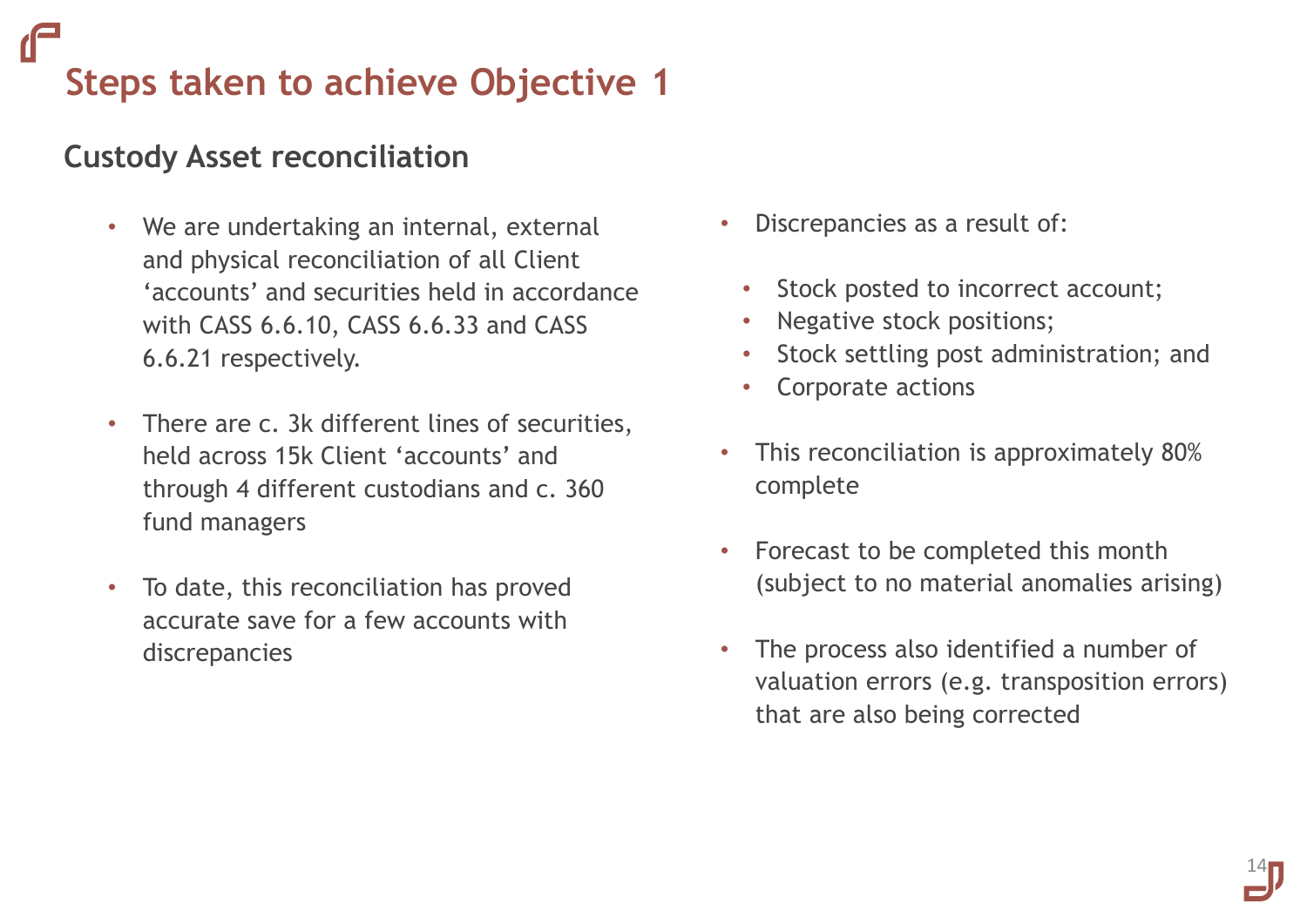# **What challenges have we faced?**

### **Staff**

- Senior management cooperative and instrumental
- Low morale across the business
- Compliance manager (CF10/CF10a) resigned pre appointment;
- High staff turnover prior to the administration meant a number of employees were new or had transferred internally to a different role

### **Trading subsidiary**

- Reyker Trust & Depositary Services Limited ("RTDS")
- The Company is 100% shareholder and registered corporate director
- Presently regulated and with own client book and going concern issues
- Complicated client inter-relationships with Reyker (parent company)

### **Client data**

- A high number of updates to client data has been required (e.g. change of address, death notifications, etc.)
- We had to remove inactive accounts and duplicated client details (as a result of Clients having multiple 'accounts' and multiple providers) to reduce 17k possible Clients to 11.5k actual
- To ensure clients only received one statement with a total portfolio value, we had to manual consolidated c. 17k client 'accounts' into "data groups" - a significant shift in reporting methodology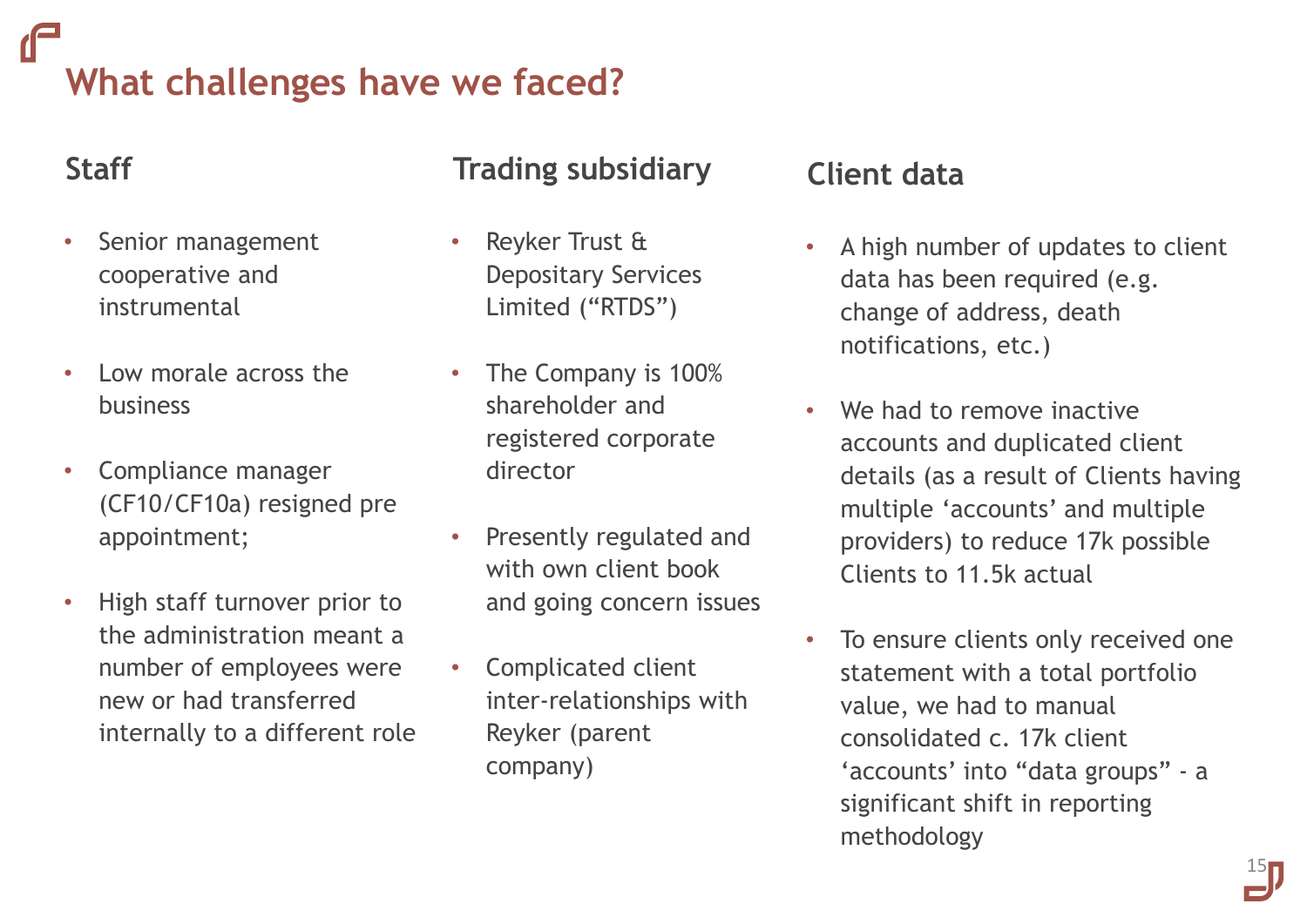# **What challenges have we faced?**

### **VAULT**

- Bespoke system designed for present day price and data feeds, not historic reporting or the production of appropriate statements of for a different date
- Did not group a Client's accounts together and recognised 17,500 Client accounts but could not output client number
- In order to generate Client Statements, we had to rewrite the VAULT code to:
	- Extend or rewrite existing front end applications to support use of new "data groups" and client identifiers
	- Re-code valuation screen to show total portfolio value, broken down by account, stock and cash
- Create a dynamic pdf statement template and code to export information from VAULT and merge with S&W covering letters
- Implement code to pull price data as at close of business on 7 October 2019
- Undertake thorough interrogation and testing
- This project took in excess of **four weeks** from initial planning and feasibility assessment through to posting of Client Statements
- Involved S&W staff collaborating with both the Company's client services desk and full-time IT **Consultant**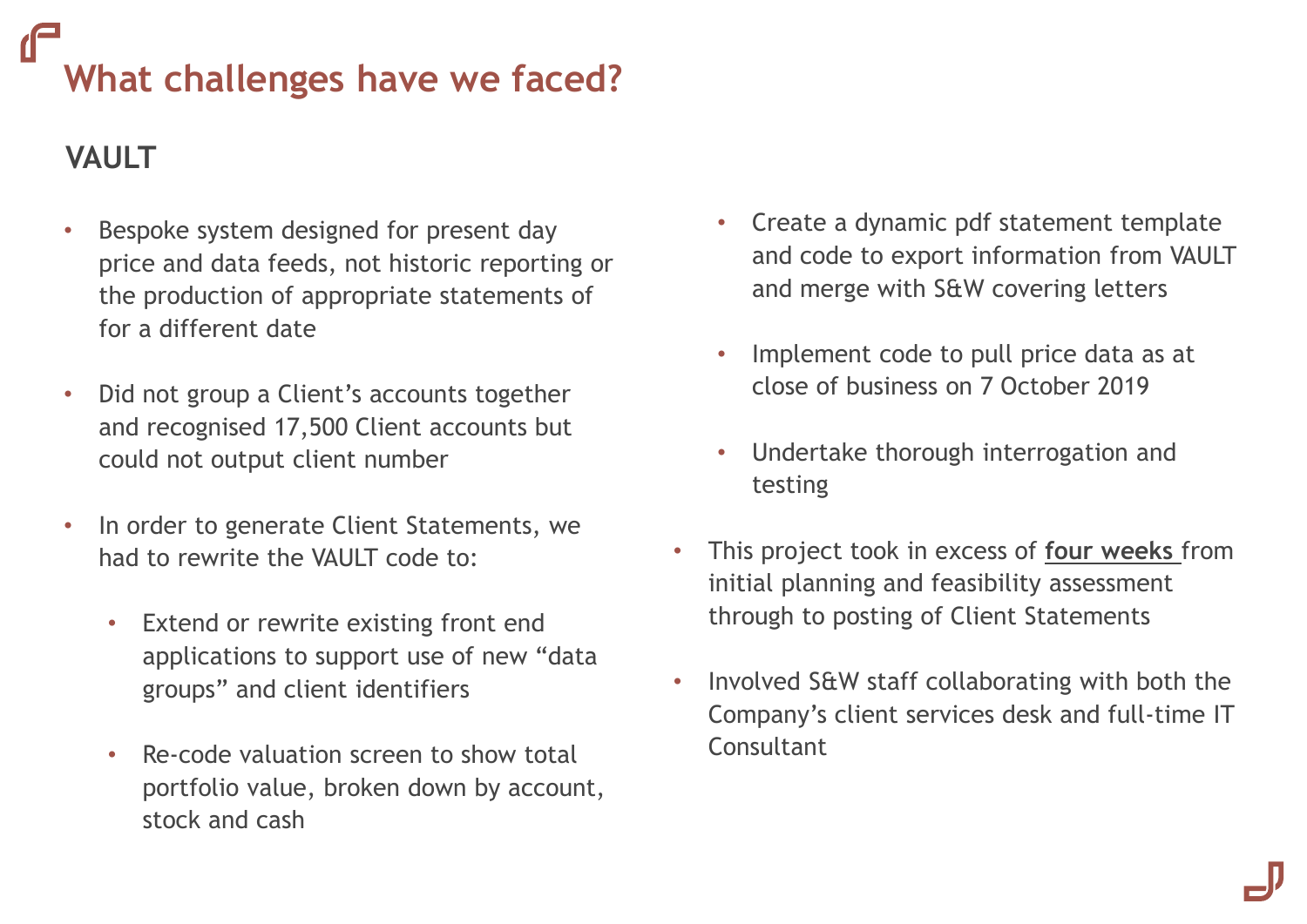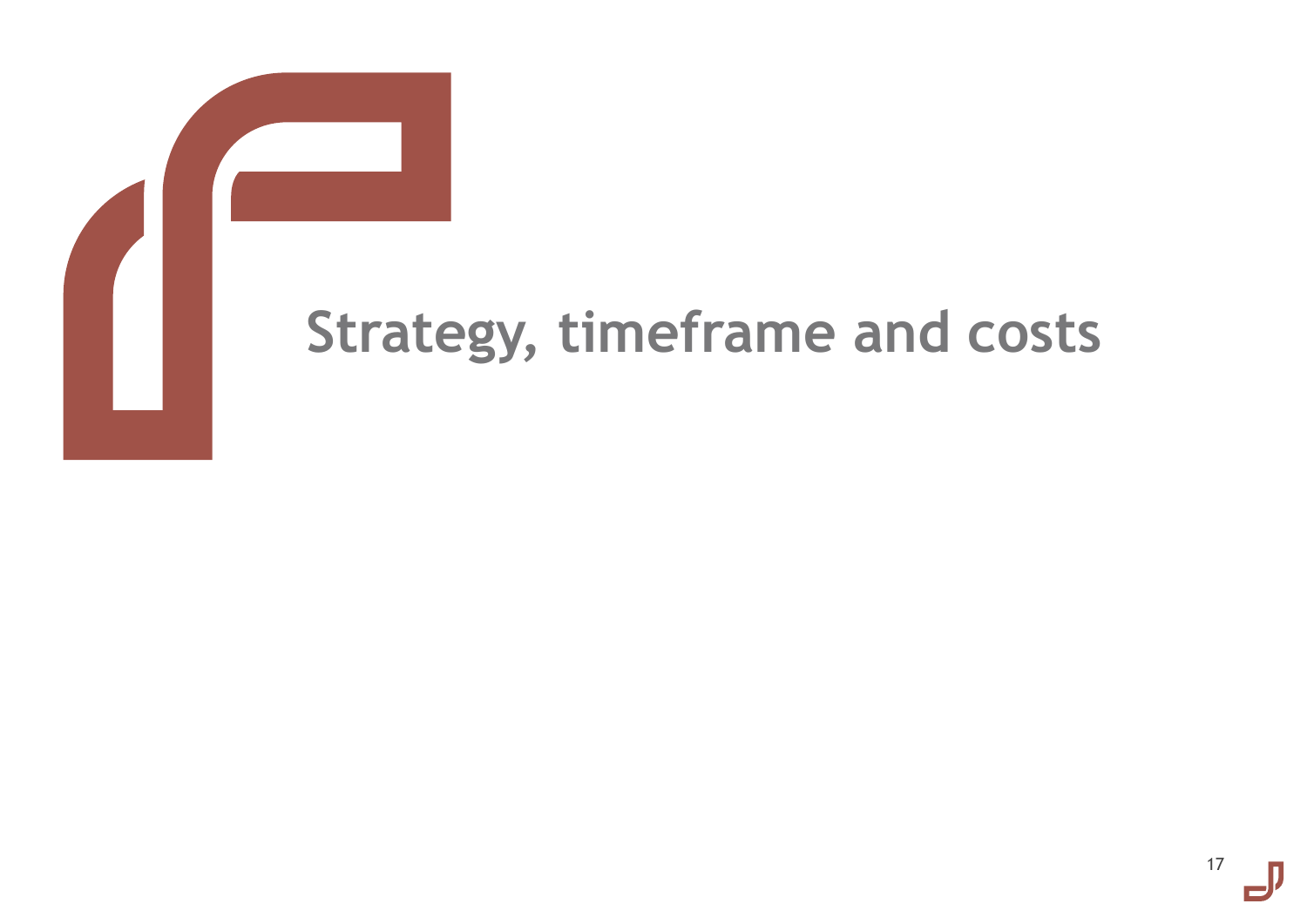# **Strategy of the JSAs**

### **What is the present strategy to achieve Objective 1?**

- The quickest and most cost-effective way of releasing Client Assets for the benefit of all Clients is to transfer them to a new regulated broker by way of one wholesale transfer in accordance with the Regulations and Rules. This is the JSAs' strategy.
- Progress has been positive to date, however, this is still not certain to be achieved

### **What is the process to transfer or return Client Assets?**

- If Client Assets were transferred to a new broker now, Clients may be at risk of claims to ownership of those Client Assets being brought by third parties following that transfer
	- Good title may therefore not pass to the Client; and
	- The new broker would risk inheriting any shortfall in Client Assets
- The Regulations therefore prescribe the use of a formal process, known as a "Bar Date and Distribution Plan". To commence the process we have to:
	- Complete our own independent reconciliation of Client Assets;
	- Set a Bar Date which will serve as a deadline for Clients to submit/agree their claims;
	- If Clients do not submit their claim it will be based on the books and records and JSAs' Reconciliation
	- Apply to Court for sanction of a Distribution Plan.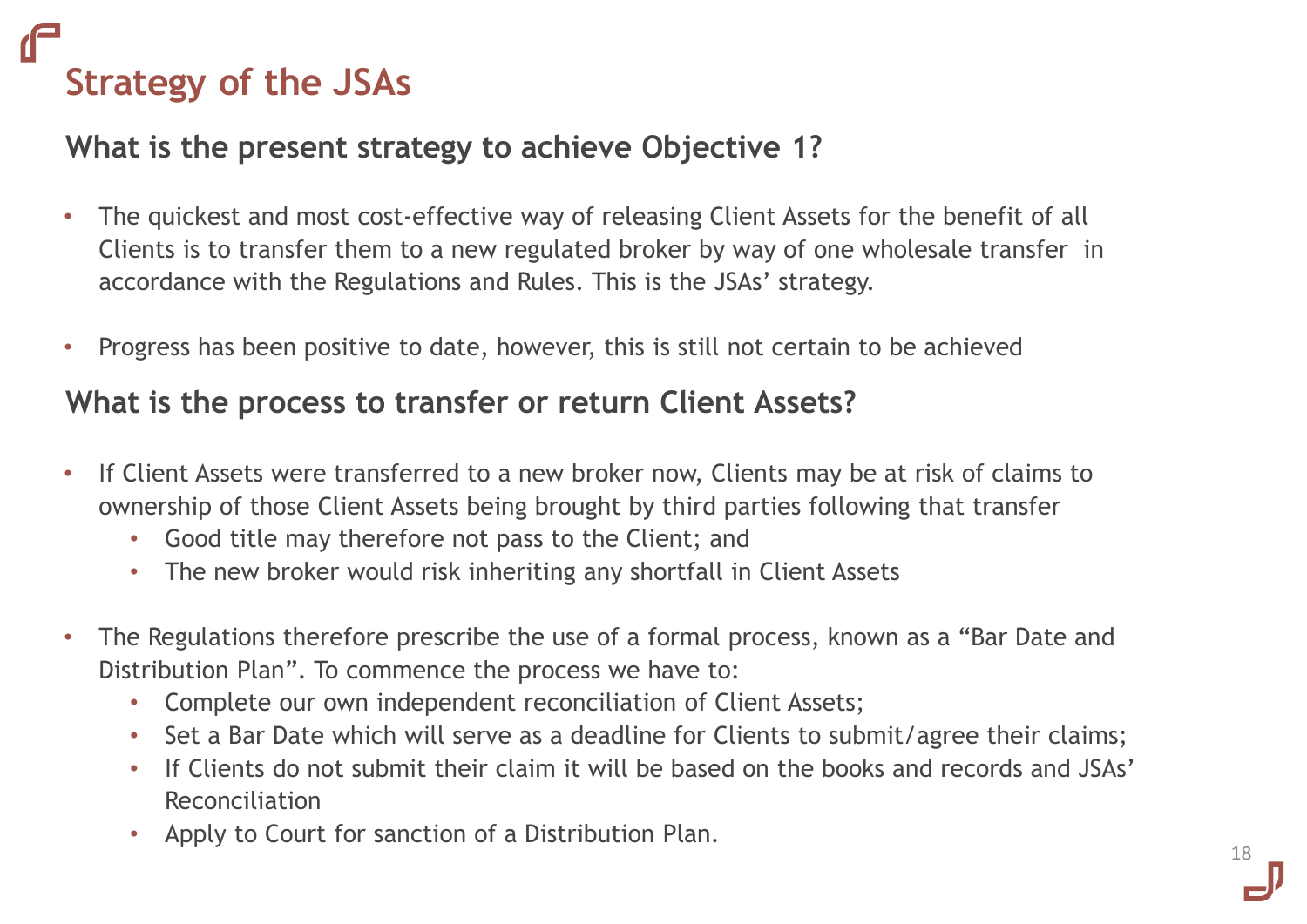# **Strategy of the JSAs**

### **When is it likely that the Bar Date will be set and how do Clients make claims?**

- We expect the Bar Date notices to to be issued to Clients, by post
- We are preparing to set up an online portal for Clients to submit their claims
- Clients will confirm their eligibility (and desire) through the portal to be compensated by the FSCS for the costs of the transfer of their Client Assets
- The online portal is expected to be completed and tested in early 2020
- On issuing the notice of the Bar Date the portal will go live
- In due course Clients will receive unique details to access the portal
- Clients will have between 28 days to 42 days to submit their claims before expiry of the Bar Date. The timescales for client submissions will be made in consultation with the committee

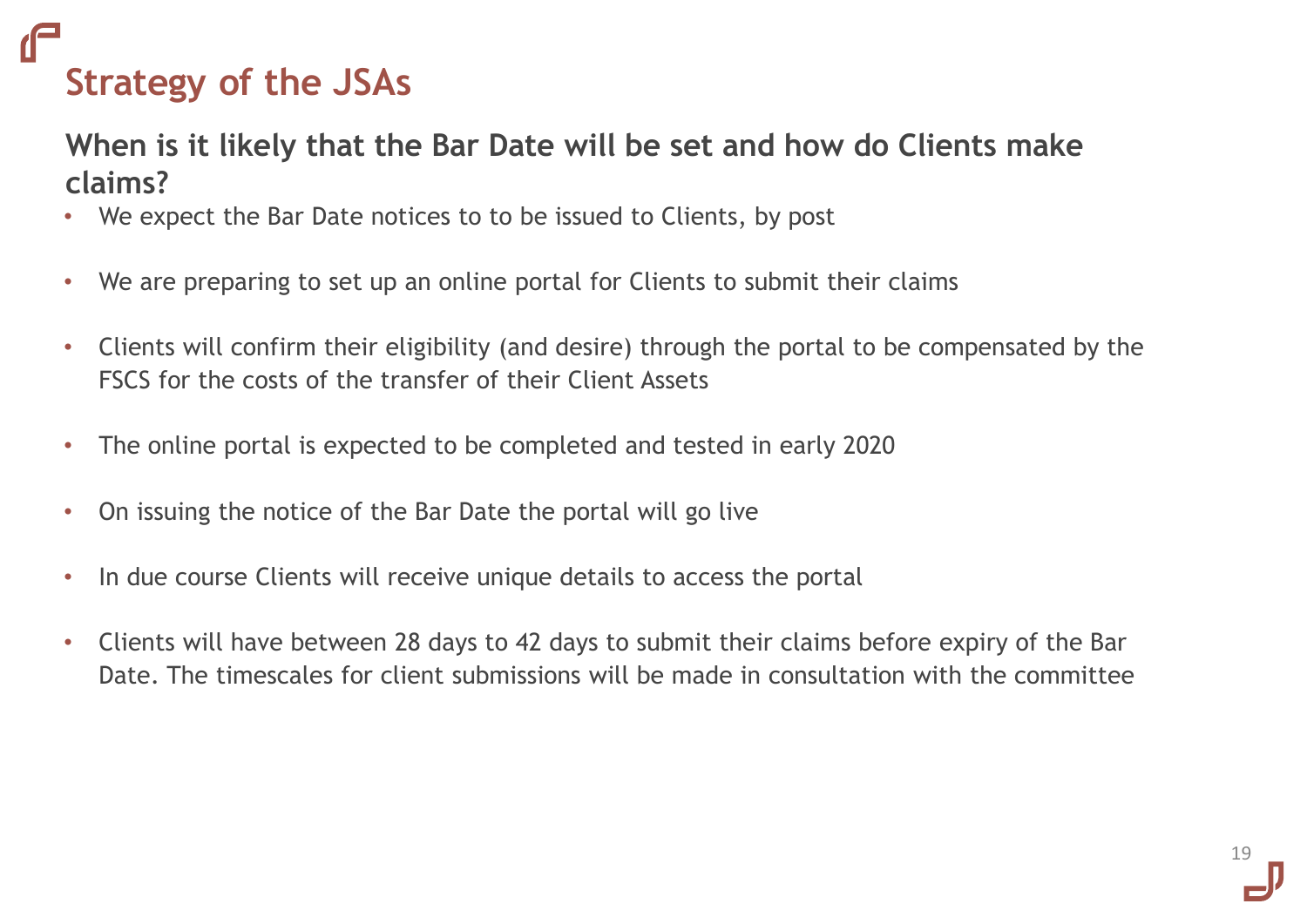# **Strategy of the JSAs**

### **Distribution Plan**

- The JSAs, with their legal advisors, will prepare a Distribution Plan
- The Distribution Plan is a detailed document which must set out:
	- A schedule of dates on which the Custody Assets are to be transferred
	- The type of Custody Assets to be returned and to whom
	- How the quantity and / or quantum of Custody Assets to be transferred to a particular Client is to be calculated; and
	- The amount and identity of Custody Assets that are to be retained to pay the associated expenses of achieving Objective 1 (where appropriate)
- It must be approved by the Clients' and Creditors' Committee and, subsequently, by the Court
- Once approved, we can transfer the Custody Assets to the transferee (broker)
- We intend to deal with the transfer of Client Money in parallel
- Once transferred, Clients will be able to access their Client Assets
- **The Regulations prescribe that no date for the return of Custody Assets shall be sooner than 3 months after the Bar Date**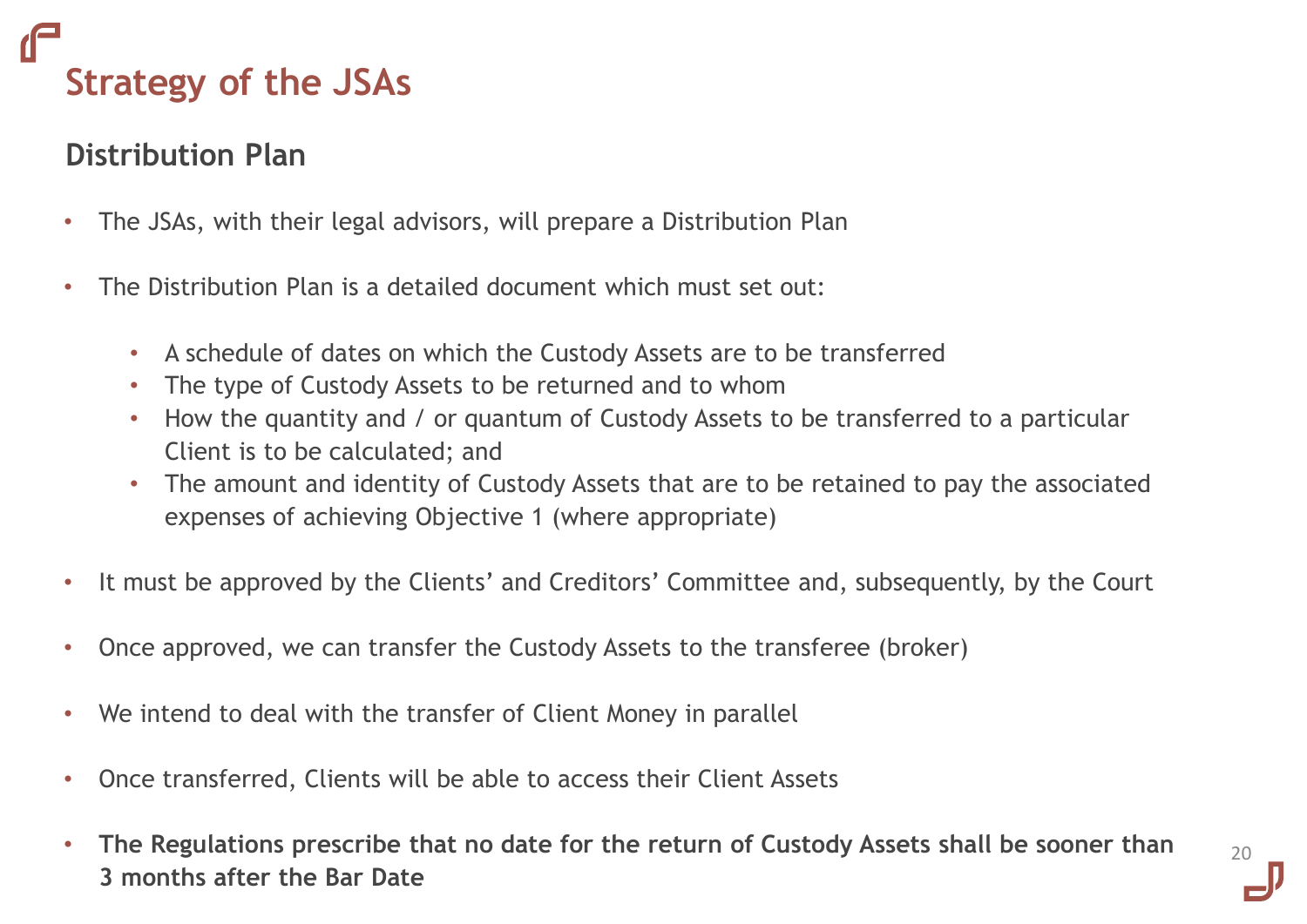# **Timeline for a transfer of Client Assets**

*This timeline assumes a wholesale transfer to one regulated broker and is based on information presently available to us (it therefore remains subject to change)* 

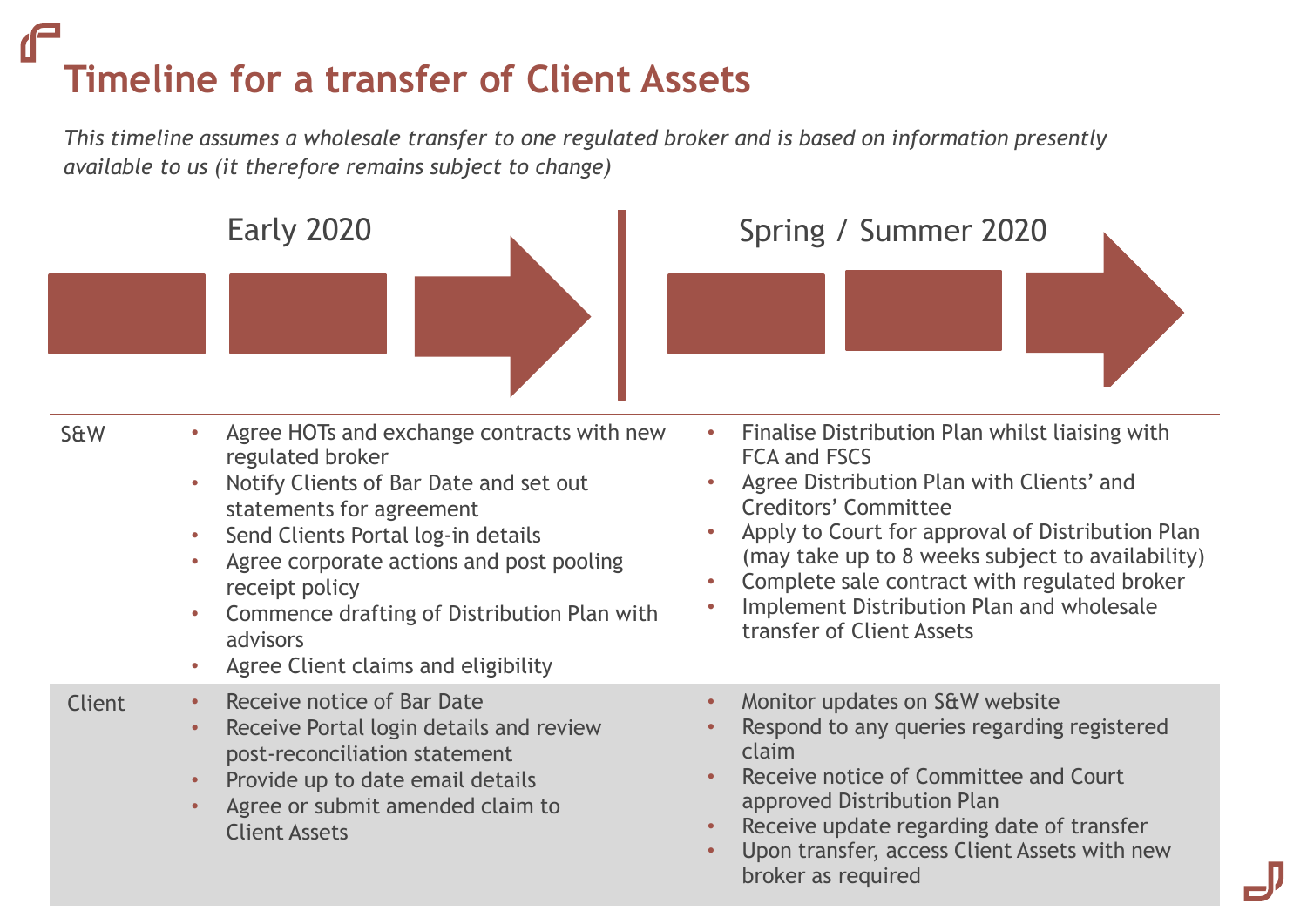# **Potential challenges**

### **What if we cannot achieve a wholesale transfer?**

- The JSAs would have to pursue an alternative strategy which may include transfers of Client Assets to a limited number of preferred regulated brokers (ideally chosen by the JSAs in collaboration with the Clients' and Creditors' Committee) or, alternatively, a widespread and piecemeal transfer of assets to a high number of brokers and custodians nominated by each respective Client through the Distribution Plan
- Either alternative would add extra complexity and increase the cost of the process of effecting a transfer/distribution (although eligible clients would still be able to receive compensation)
- This is likely to lead to a delay in the return of Client Assets when compared to a wholesale transfer

### **What if the JSAs' Proposals (as circulated) are not approved?**

- The JSAs would adjourn today's meeting for up to 14 days with a view to addressing any of the Clients' and Creditors' concerns and, if necessary, revise their Proposals
- If the JSAs' Proposals can still not be agreed by both Client and Creditors, or if the JSAs are satisfied that the Proposals do represent the best interests of all, the JSAs may apply to Court for directions
- This would delay the return of Client Assets and increase costs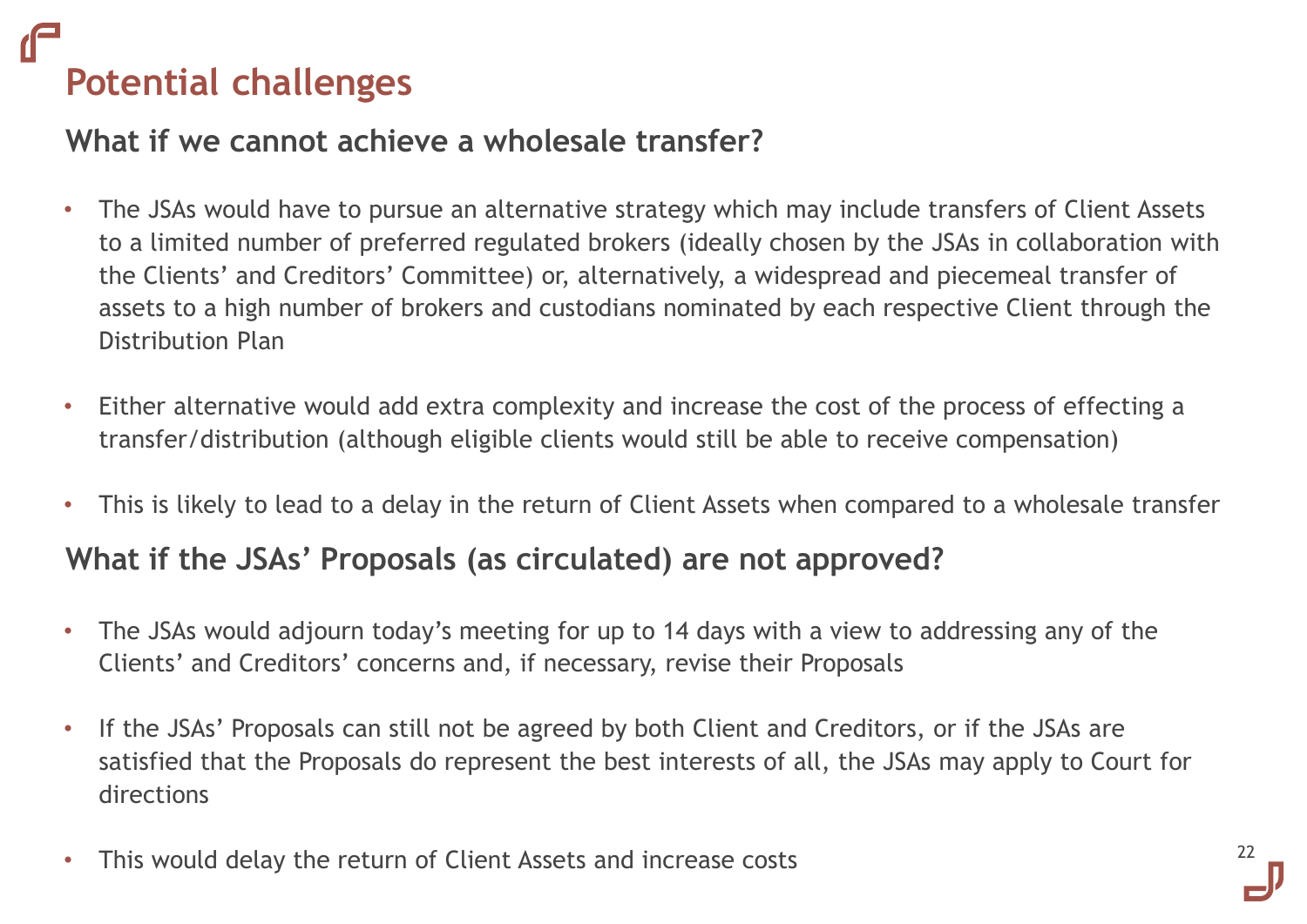# **Potential challenges**

**What if a Client or intermediary advisor does not wish to use the new regulated broker?**

- If a Client or intermediary is unhappy with the new regulated broker they may, after the wholesale transfer of Client Assets, immediately request a transfer of Client Assets to an alternative broker or custodian of their own choosing
- We have asked the remaining three interested parties to submit offers on the basis that there is a penalty fee-free window of opportunity for Clients to do this
- This is a request which may, or may not, be agreed by the prospective purchasers
- Any final offer which encompasses such terms would be considered favourably by the JSAs
- It would not be in the interests of **all** Clients for the JSAs to permit certain Clients to direct their Client Assets to an alternative broker outside of the wholesale transfer as this would impose additional regulatory requirements and would have adverse time and cost implications for all clients when compared to the strategy presently being pursued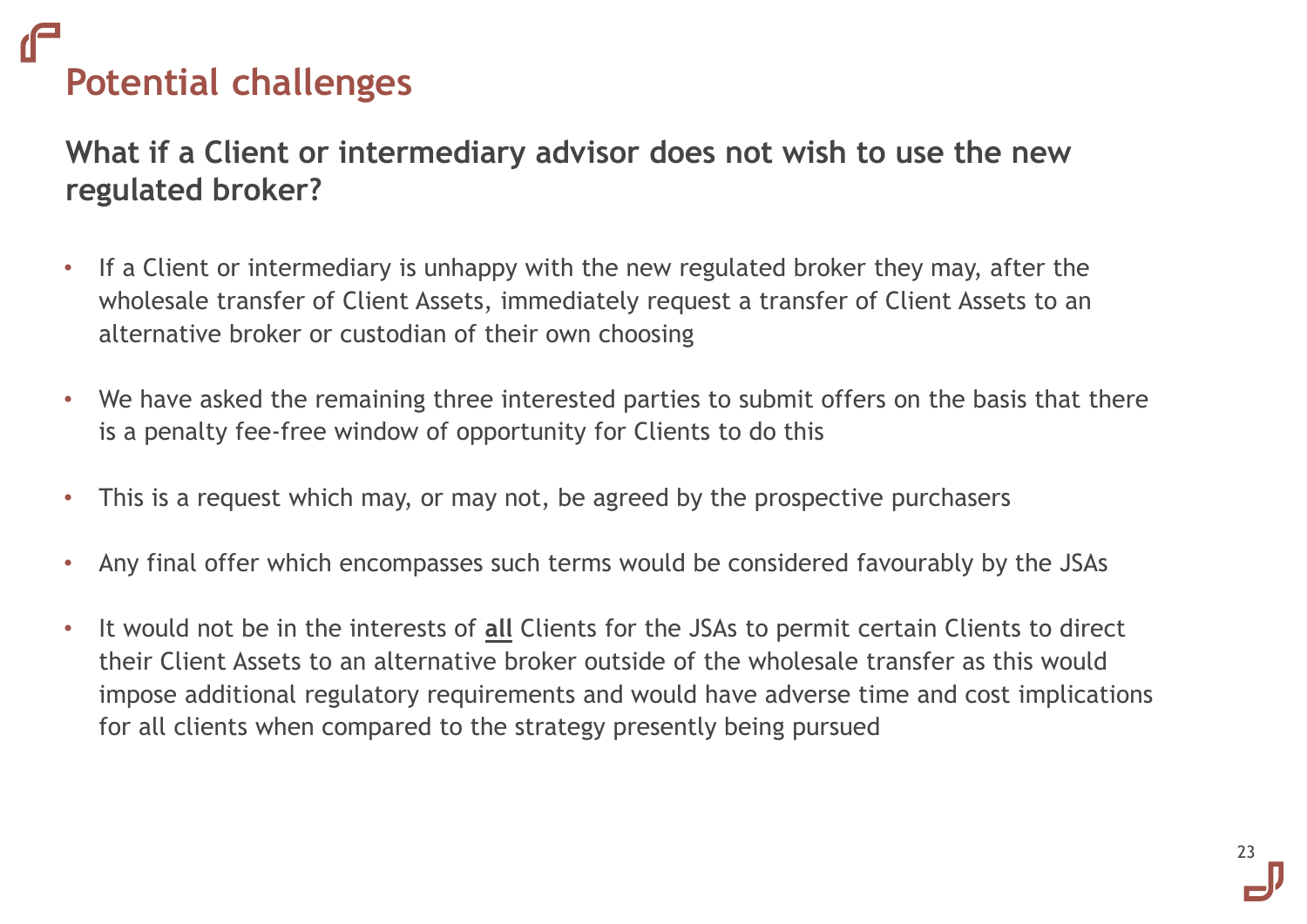# **Recovering the costs of achieving Objective 1**

- The costs associated with achieving Objective 1 (*i.e.* the transfer or return of Client Assets) will be material because of:
	- 1. The need to support the Company's critical operations for several months
	- 2. The volume of Clients and respective accounts
	- 3. The complexity of the Client Assets and the distribution process
- Such costs will be paid from the Client Assets using the basis of charging approved in conjunction with the FSCS and the Clients' and Creditors' Committee and borne by **ALL** Clients for whom the Client Assets are held.
	- For Client Monies, in accordance with CASS each client will bear a proportionate amount of the costs based on the value of their claim in the CMP.
	- For Custody Assets, the charging structure will be agreed as part of the Distribution Plan with some previous plans using a fixed fee per Client, subject to a cap on asset value.
- Eligible Clients would qualify for compensation, from the FSCS for any shortfall that arises against their respective Client Assets, but subject to a maximum total cap of £85,000 for all claims, including as result of the costs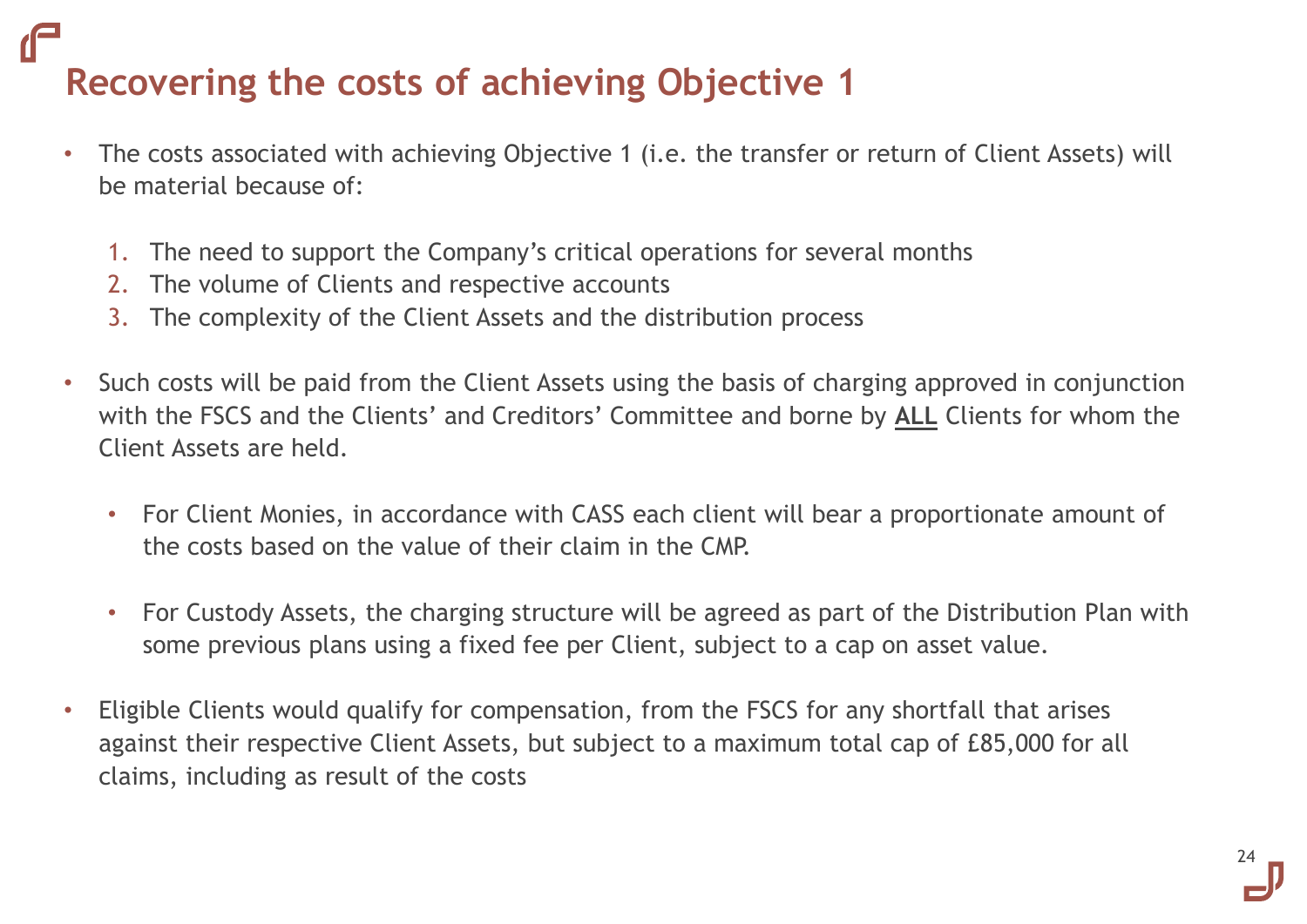# **Recovering the costs of achieving Objective 1 (contd.)**

- Although we are yet to complete the JSAs' Reconciliation, at this time we anticipate all eligible Clients will be compensated in full through the FSCS scheme
- We are hopeful of agreeing a mechanism whereby the eligible Clients' share of the costs will be paid direct to the Special Administration by the FSCS (who will then sit in the Clients' shoes in respect of the Clients' claims against the Company)
	- If agreed, this would mitigate any need for Custody Assets to be liquidated to meet costs at further expense to the Clients (e.g. structured products)
- Clients not eligible for FSCS compensation will need to meet costs directly and therefore may face a shortfall and rank as a Creditor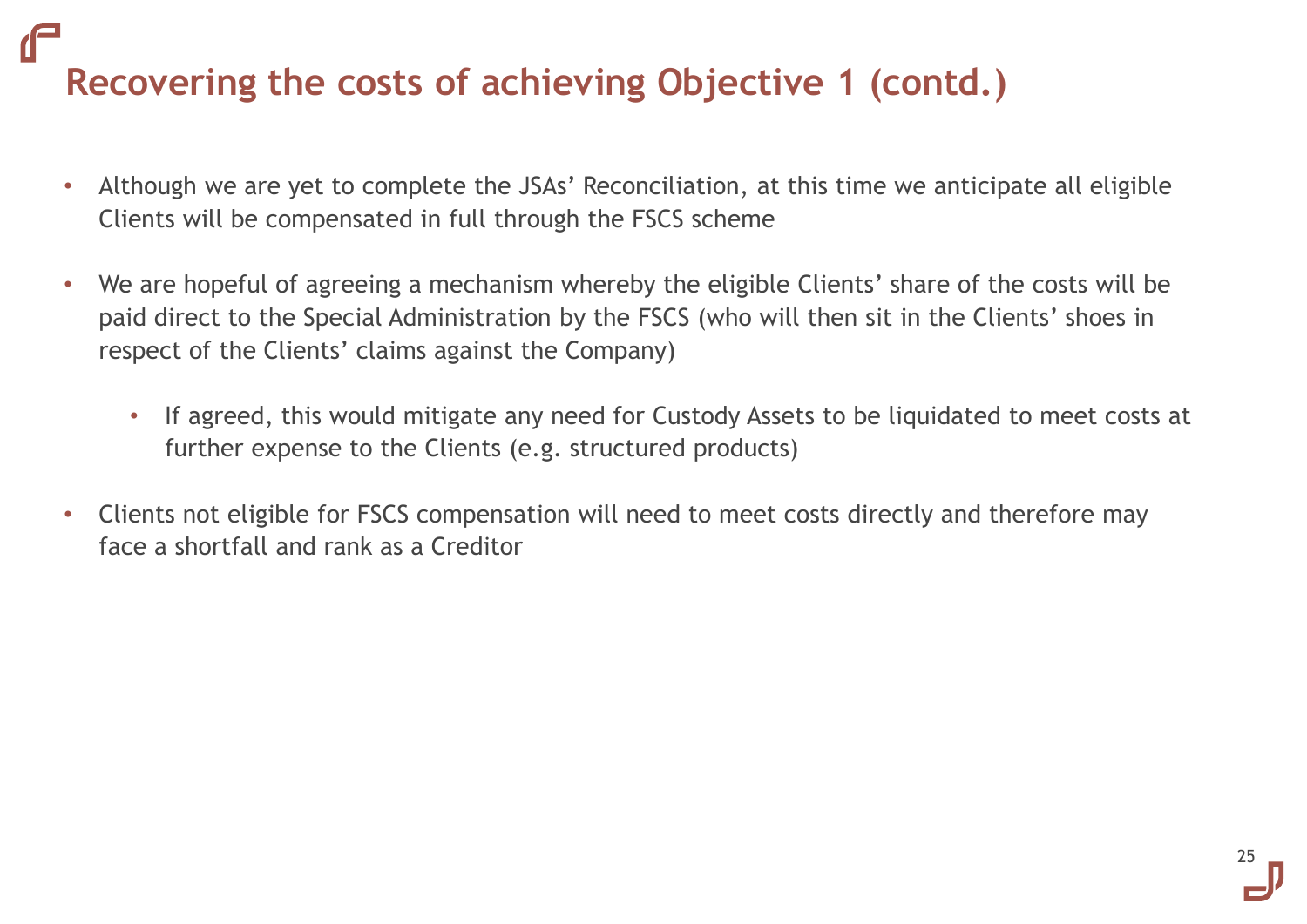

**Financial Services Compensation Scheme** 

**Simon Wilson, FSCS**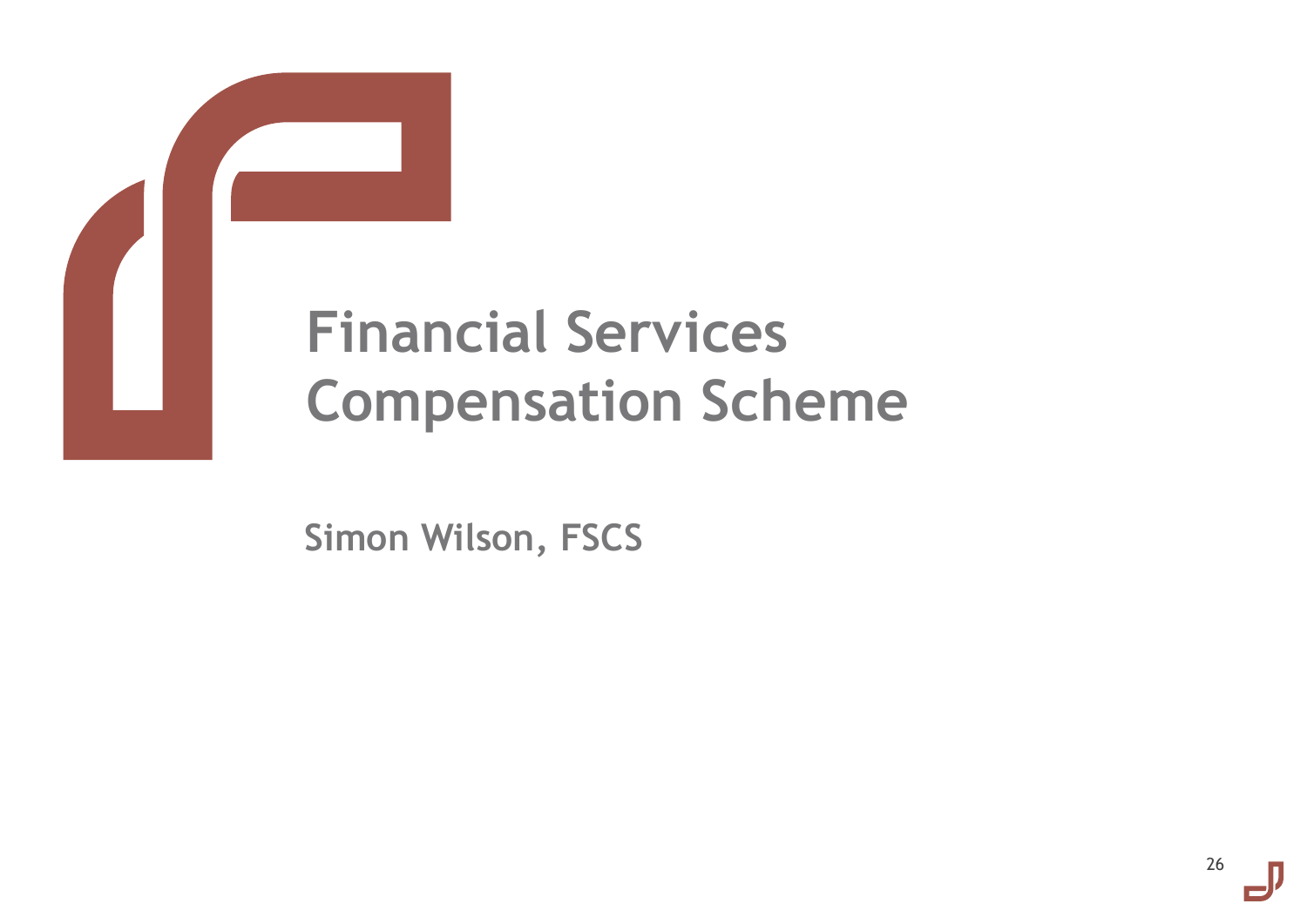# **Financial Services Compensation Scheme ("FSCS")**

- Compensate clients of (failed) regulated firms
- Compensate clients for the associated costs of transferring Client Money and Custody Assets (subject to eligibility)
- Limit £85,000 per eligible Client
- Working closely with Smith & Williamson to make the claims process as efficient as possible
- Expect all Client Assets of eligible clients to be transferred whole (subject to completion of the JSAs' reconciliation)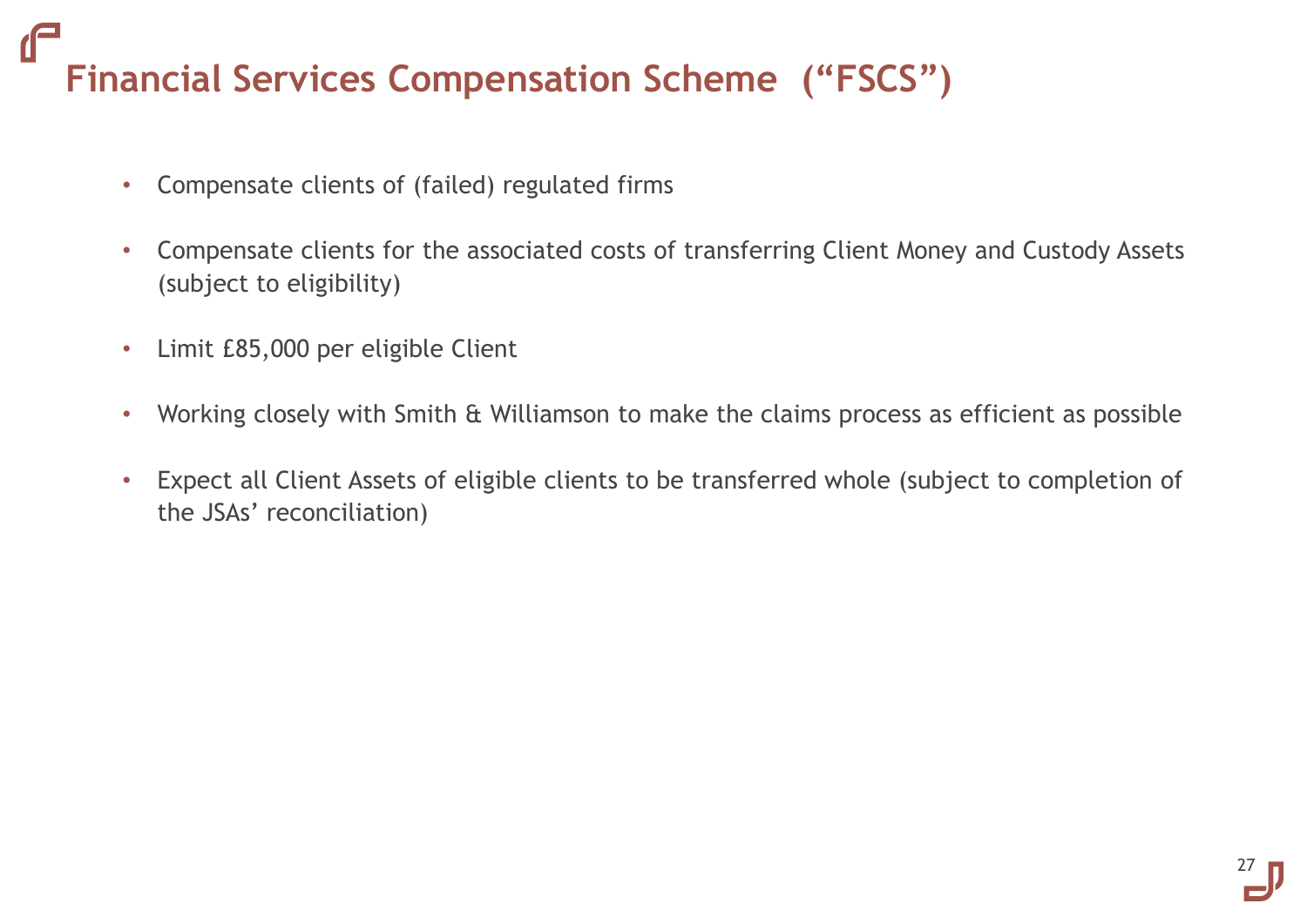# **The position for Creditors**

### **Who are Creditors?**

- Trade suppliers
- Banks (e.g. NatWest Bank Plc holds security)
- **Landlord**
- **Employees**
- HM Revenue & Customs
- Clients with shortfall claims that do not qualify under the FSCS or mis-selling claims
- Corporate Intermediaries and IFAs for breach of contract and damages
- The FSCS for unpaid levies and subrogated shortfall claims in respect of eligible Clients

### **Anticipated outcome**

- Creditors are not entitled to any recovery from the Client Assets which are held on trust for **Clients**
- Any distribution is dependent upon the level of realisations from the Company's own assets ("House Assets") and the associated costs of realising those assets
- The costs of realising House Assets can only be met from the House Assets
- Our Proposals provided an estimate of the Company's financial position as at 8 Oct 2019 disclosing the Company's assets, book values and certain estimated to realise values
- We are not in a position to disclose the likely level of realisations as this may prejudice the ongoing sales process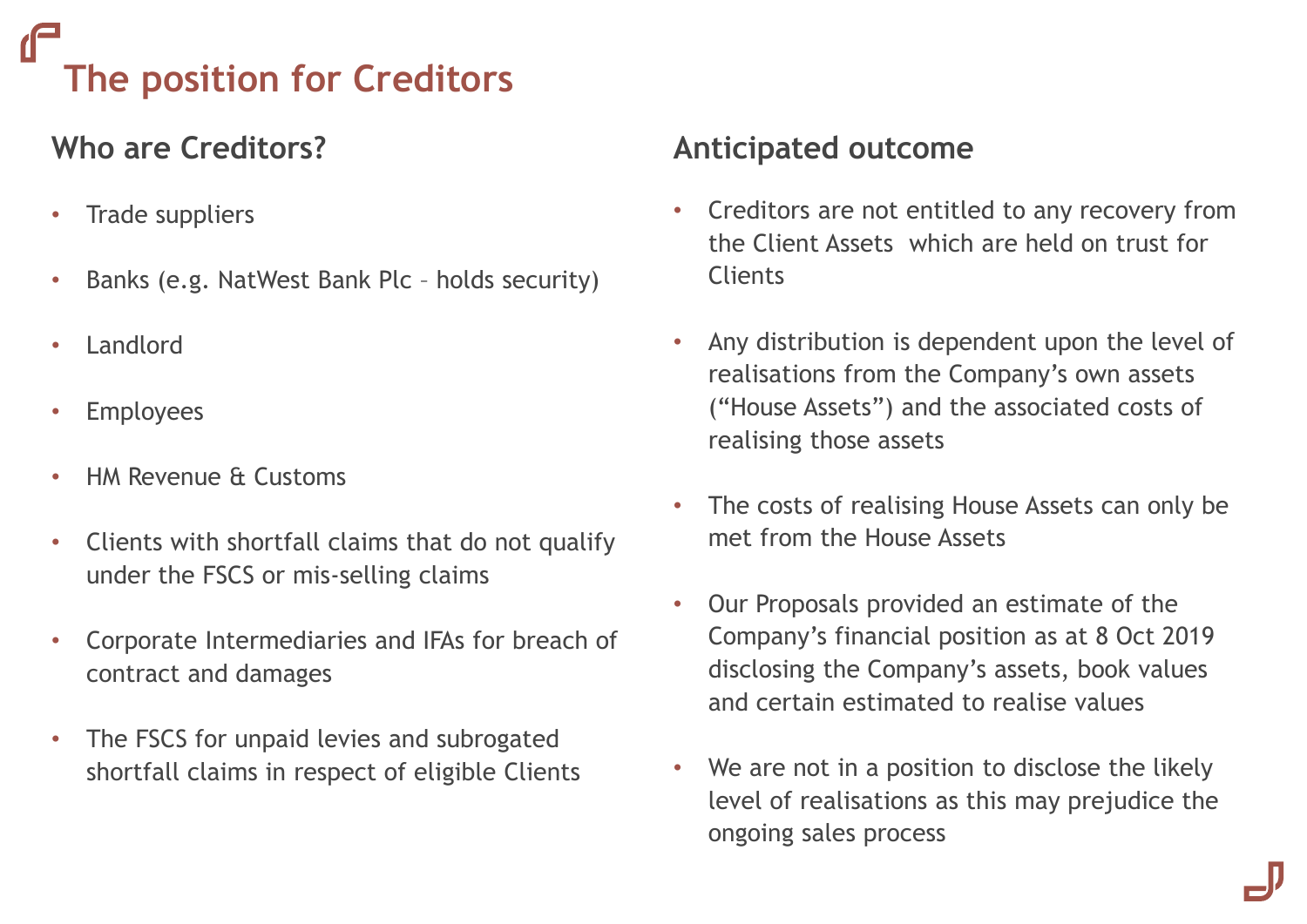# **Questions and Answers Session**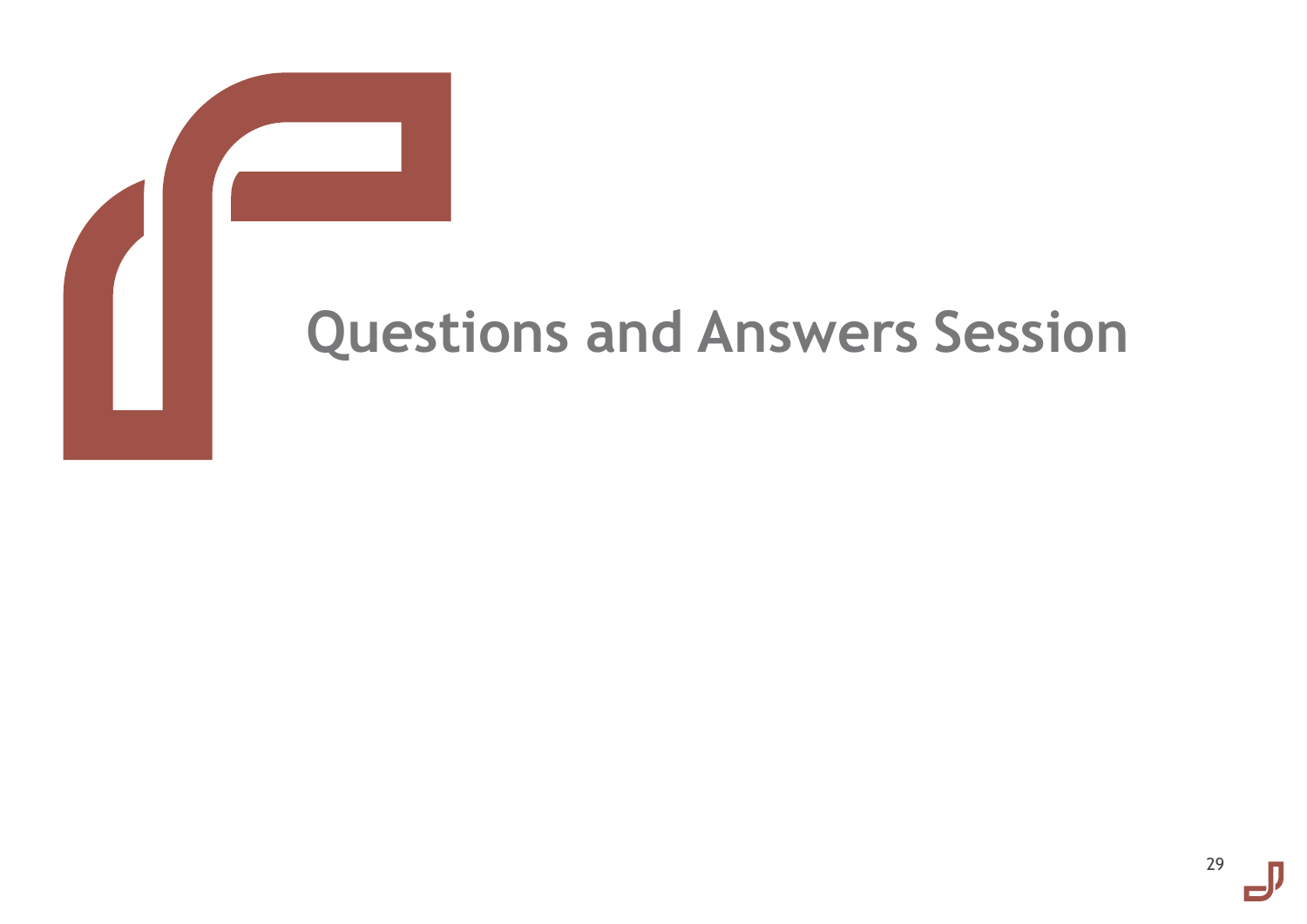# **Business formalities and voting**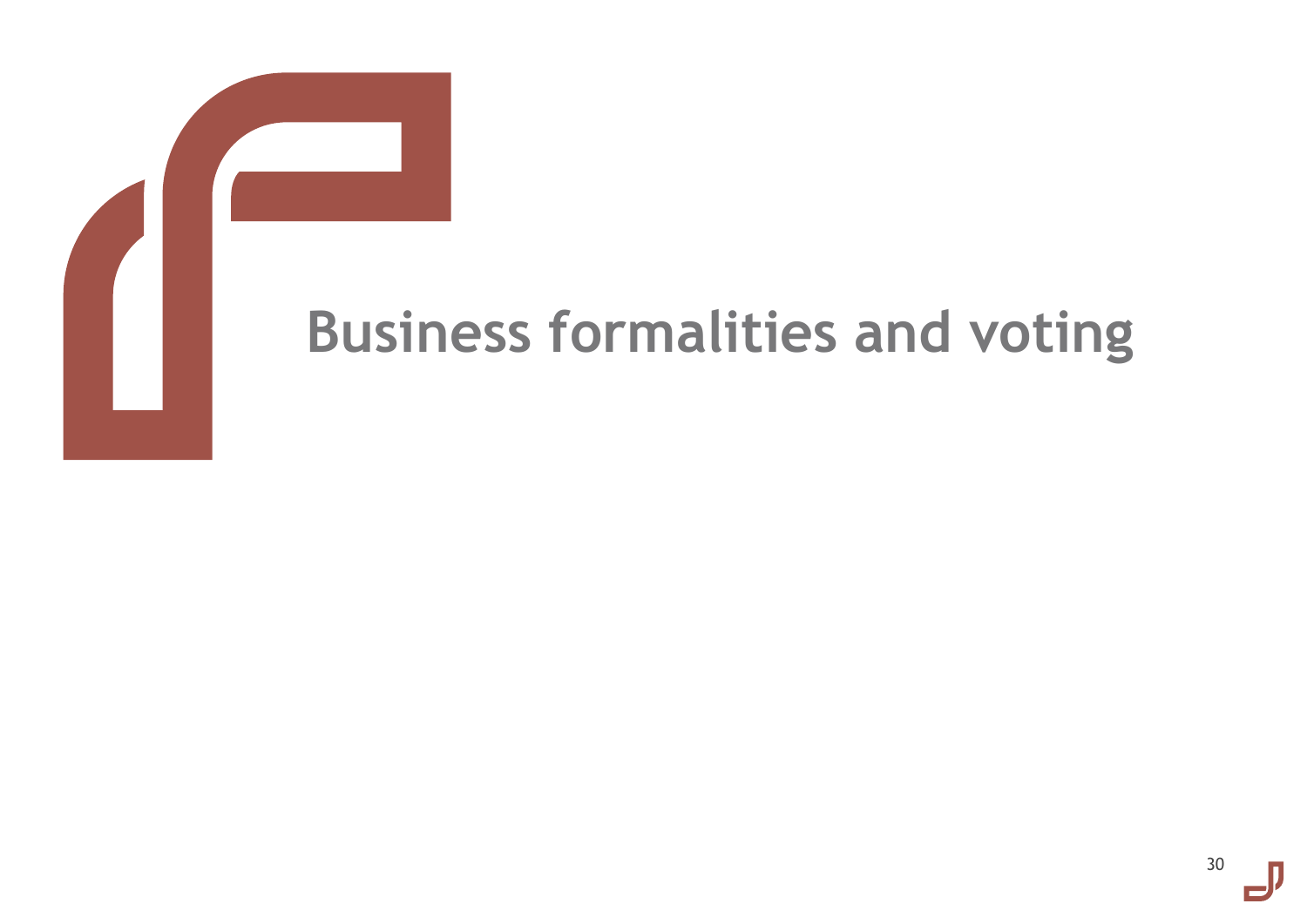# **Resolutions to be considered**

- Purpose of the meeting is to consider and vote upon the following resolutions:
	- **Resolution 1: To approve the JSAs' Proposals (as previously circulated)**
	- **Resolution 2: To establish a Clients' and Creditors' committee (subject to there being sufficient Clients and Creditors willing to act)**
- In the event resolution 1 is not agreed, the JSAs will adjourn the meeting for up to 14 days in accordance with Rule 64 of the Investment Bank Special Administration Rules (England & Wales) 2011
- If both resolutions are agreed today, we will proceed to consider nominations for the constitution of the Clients' and Creditors' Committee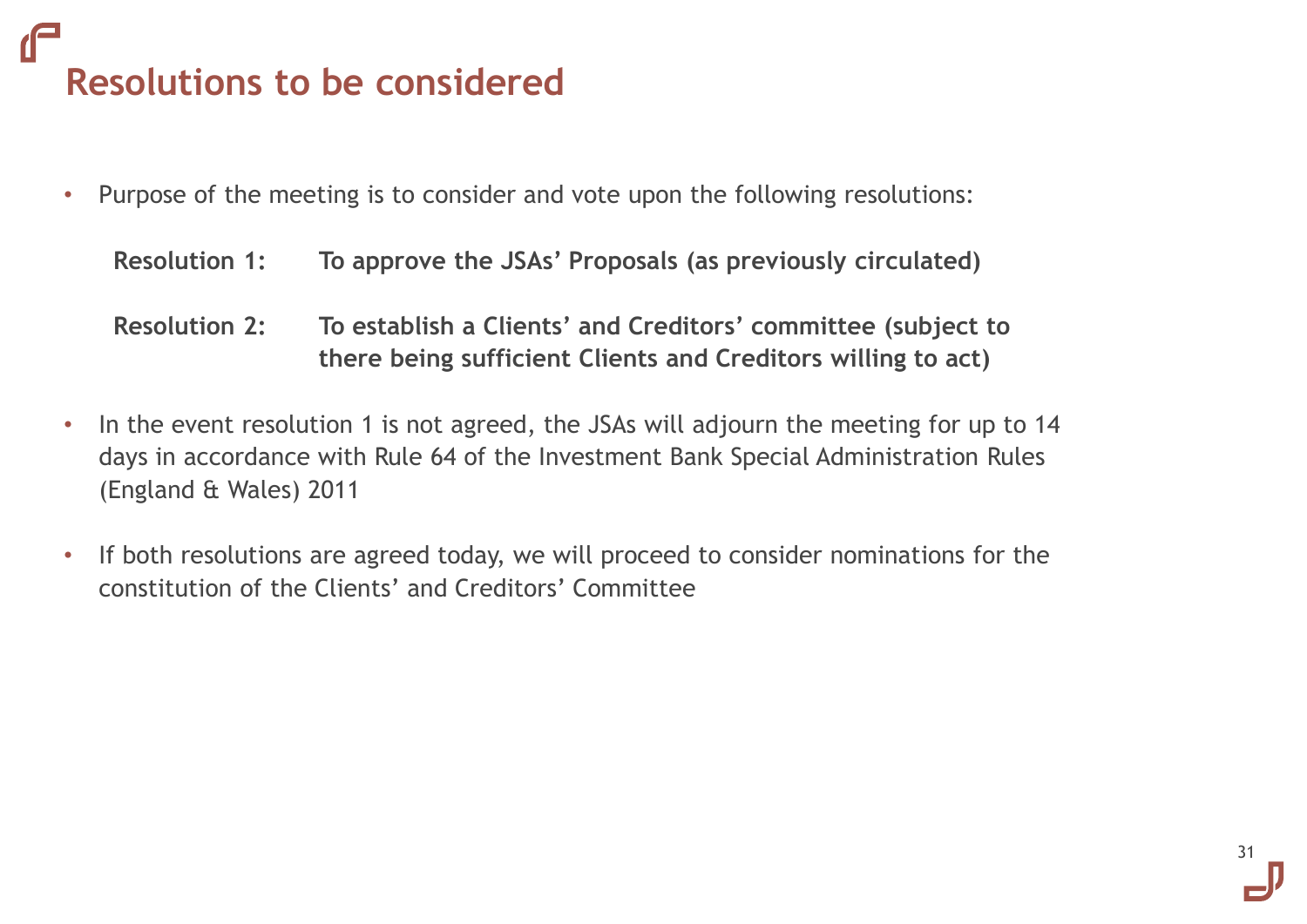# **How voting works**

- There are two classes of voters:
	- 1. Clients with claims for Client Assets (being Custody Assets and/or Client Money)
	- 2. Creditors
- Two separate votes will take place on each resolution, one by the Clients and one by the **Creditors**
- Both classes of voter must approve each resolution for it to pass
- Votes are calculated on the value of claims
- A resolution is passed if a majority in value of those present and voting (in person or by proxy) vote in favour of it
- Secured creditors must deduct the value of their security and may vote for the unsecured balance

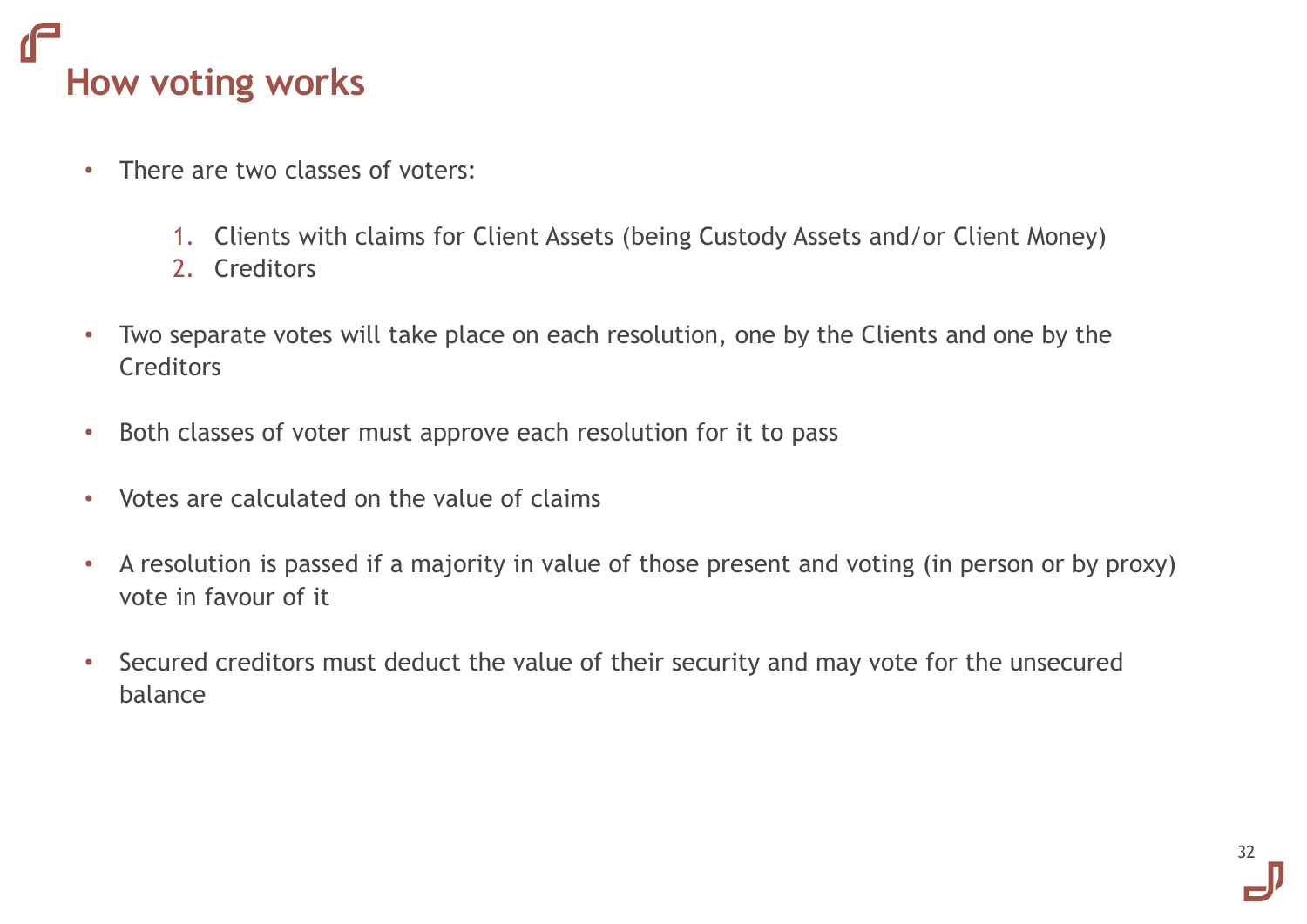# **Valuation of claims**

### **Clients**

- Voting rights are equal to a Client's claim by value in respect of their total portfolio of Client Assets (i.e. Client Money and Custody Assets)
- Any securities are to be valued by reference to the closing or settlement price published by an appropriate pricing source on the last day before the date of the JSAs' appointment (or as close to it as possible)
- Where Client Money is held in currencies other than sterling, the value of those assets shall be derived as at the exchange rates prevailing in the London market and as published at the close of business on the business day prior to the JSAs' appointment
- Client Statements were generated on the above basis for voting purposes

### **Creditors**

- Voting rights are calculated according to the amount of each creditors' claim as at the date of the JSAs' appointment
- Where creditors vote for an unliquidated or unspecified quantum, the chair may assign an estimated minimum value for voting purposes (typically £1 in this case)
- The chair must review each creditor claim received and assess that creditor's entitlement to vote
- The chair may admit or reject claims in whole or in part
- Where in doubt, the claim must be marked as objected to but allow votes to be cast in respect of it (subject to such votes being declared invalid if the objection is subsequently sustained)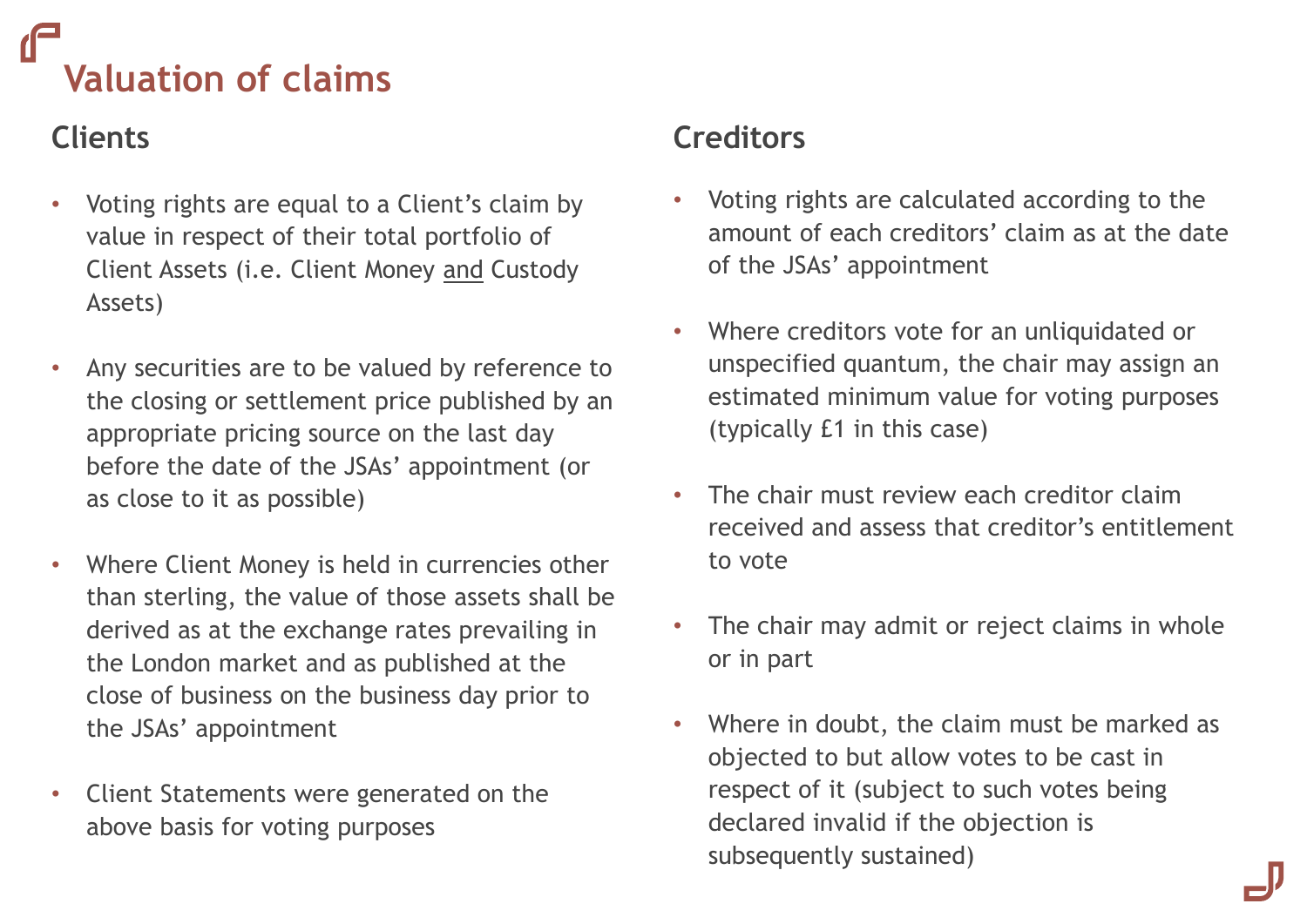# **Votes received as at noon on 13 December 2019**

- In order to vote, Clients and Creditors had to return a valid statement of claim form by noon on Friday 13 December 2019
- Where Clients and Creditors were not able to attend the meeting but wished to vote, a proxy form should also have been returned in order to ensure they were duly represented and that their vote would carry at the meeting
- Votes received by the deadline are summarised to the right
- The numbers are, however, subject to change in the event certain individuals or proxy holders are not in attendance

### Clients

Resolution 1 – The JSAs' Proposals

| For          | Against | Reserved    |
|--------------|---------|-------------|
| £164,277,910 | 217,176 | £83,933,886 |
| 66.13%       | 0.09%   | 33.79%      |

### Resolution 2: The Committee

| For          | Against  | Reserved    |
|--------------|----------|-------------|
| £164,061,074 | £296,690 | £84,071,208 |
| 66.04%       | 0.12%    | 33.84%      |

### **Creditors**

### Resolution 1 – The JSAs' Proposals

| For      | Against                  | <b>Reserved</b> |
|----------|--------------------------|-----------------|
| £514,869 |                          | £214,122        |
| 70.63%   | $\overline{\phantom{a}}$ | 29.37%          |

### Resolution 2: The Committee

| For      | <b>Against</b> | Reserved |
|----------|----------------|----------|
| £514,869 | -              | £214,122 |
| 70.63%   | -              | 29.37%   |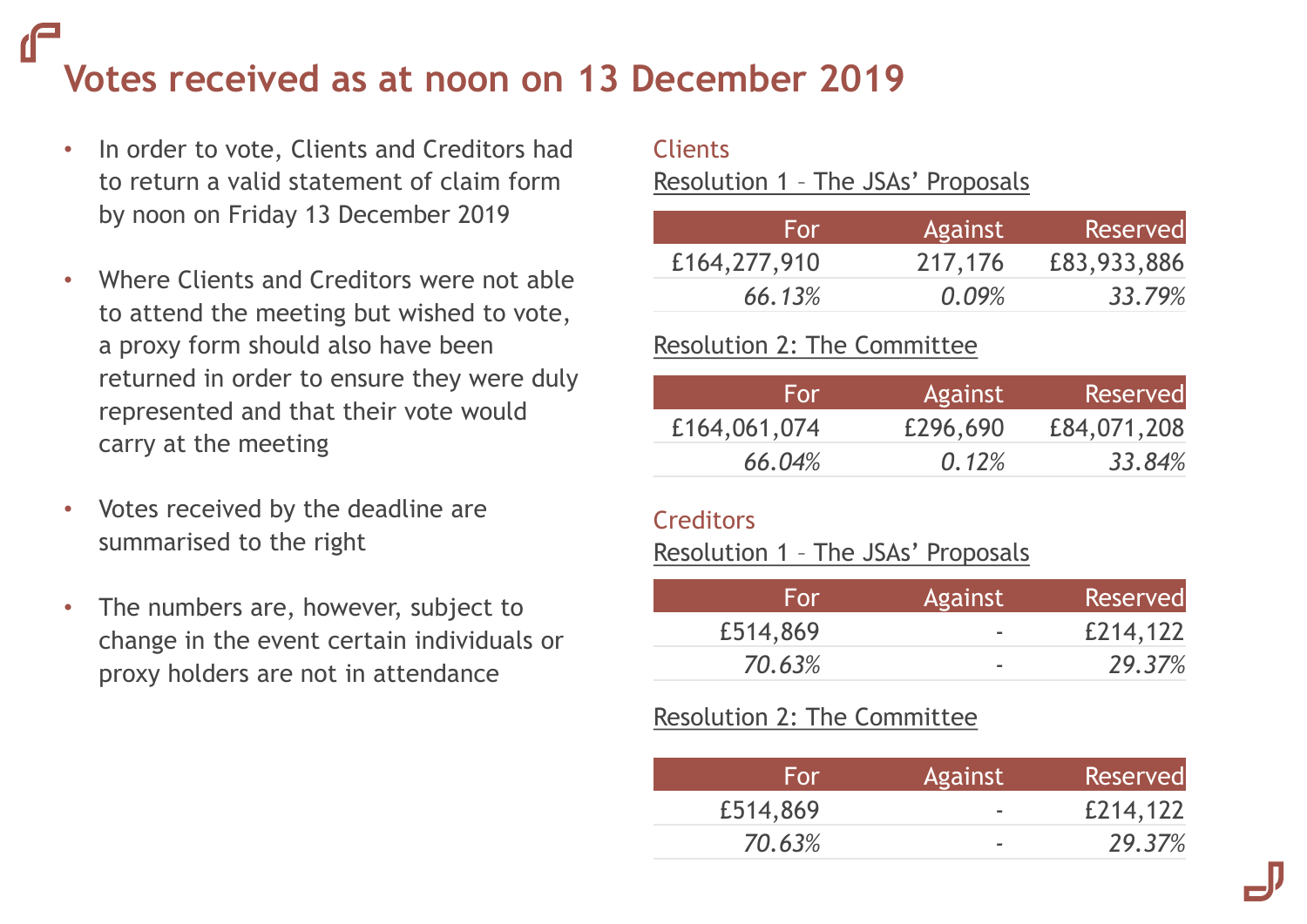# **The Clients' and Creditors' Committee**

- The Clients' and Creditors' Committee ("the Committee" hereinafter) shall consist of 3 but no more than 5 members
- In a Special Administration, the FSCS shall be a member of the Committee unless it chooses not to do so. The FSCS have confirmed their consent to act prior to the meeting.
- Other nominees may be proposed by the Clients and Creditors and a Client or Creditor can nominate themselves; only a Client or Creditor can be a member of the Committee (although a member may subsequently authorise a representative to act on their behalf)
- Where more than 5 nominations are received, the constitution is ultimately decided by Client and Creditors present at the meeting (either in person or by proxy) voting by value (i.e. 1 vote per £1)
- The function of the Clients' and Creditors' Committee is to assist the JSAs and to serve the collective interests of all Clients and Creditors as a whole and **not** their own individual agenda
- The JSAs may set out the maximum number of members to be elected onto the committee by each class of voter in order to ensure the make-up of the Committee is a reflection of all parties with an interest in the outcome of the Special Administration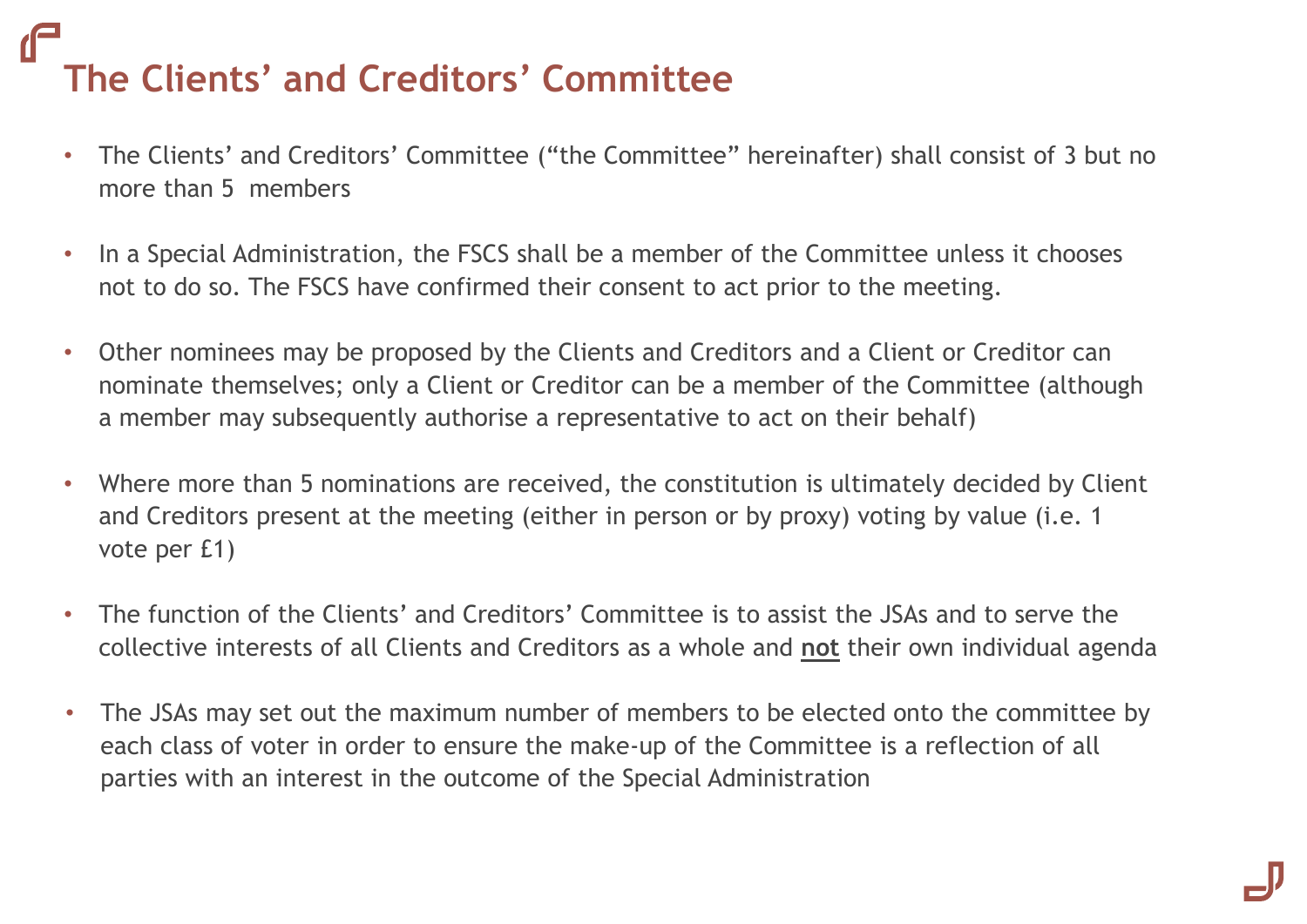# **Clients' and Creditors' Committee**

- Our view is that the Committee's function would be best achieved by membership along the following lines:
	- 1. The FSCS (as a Creditor)
	- 2. A corporate retail client (ineligible for FSCS compensation)
	- 3. An individual retail client (eligible for FSCS compensation)
	- 4. An institutional intermediary or platform provider
	- 5. A structured products investor (if not already represented)
- It is hoped that the 5 members can be agreed between nominees consensually
- We received 17 nominations as at noon on Friday 13<sup>th</sup> December 2019, being:

| <b>Nominee</b>           | <b>Nominee</b>           | <b>Nominee</b>                |
|--------------------------|--------------------------|-------------------------------|
| <b>Anthony Yadgaroff</b> | <b>Richard Bolchover</b> | Ines Santos (Compass Bank)    |
| Colin Keogh              | Sheila O'Connor          | Robert Pain (Custodian Life)  |
| <b>Damian Prentice</b>   | <b>Tina Patel</b>        | Gareth Groome (Deepbridge)    |
| <b>Dennis Bailey</b>     | <b>William Murray</b>    | Emmanuel Lumineau (Brickvest) |
| <b>Kirkwood Harrison</b> | <b>FSCS</b>              | Nick Welsh (WM Capital)       |
| <b>Mohammed Bashir</b>   | Chris Andrew (Clarmond)  |                               |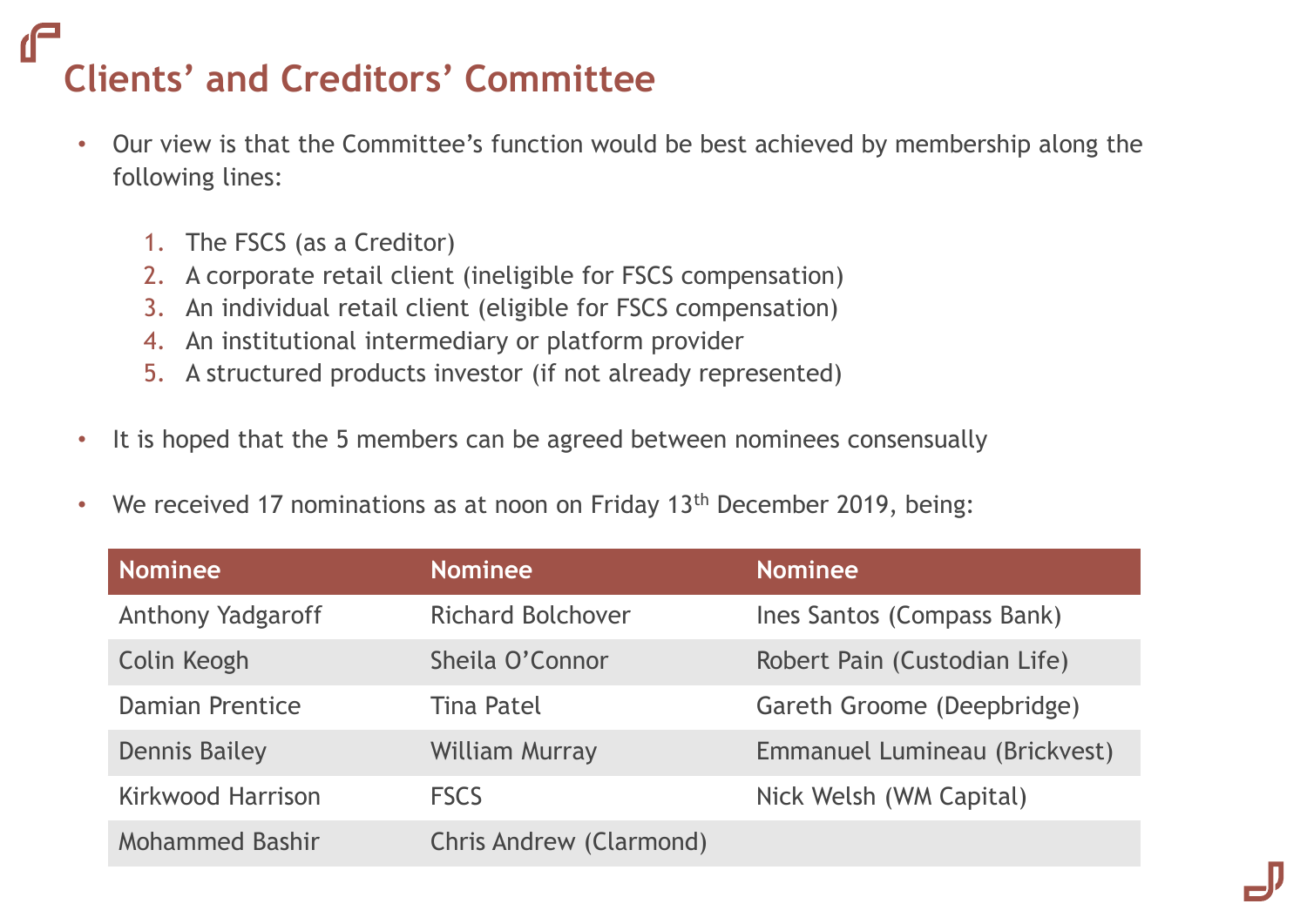# **Clients' and Creditors' Committee**

- Nominated committee members should know that:
	- participation can be a significant investment in time
	- that although travel expenses will be reimbursed it is a voluntary and not a paid role
	- that you will be expected to enter into an non-disclosure agreement
	- and that the document submitted to Companies House constituting the Committee will include your name and address and this will be publicly available.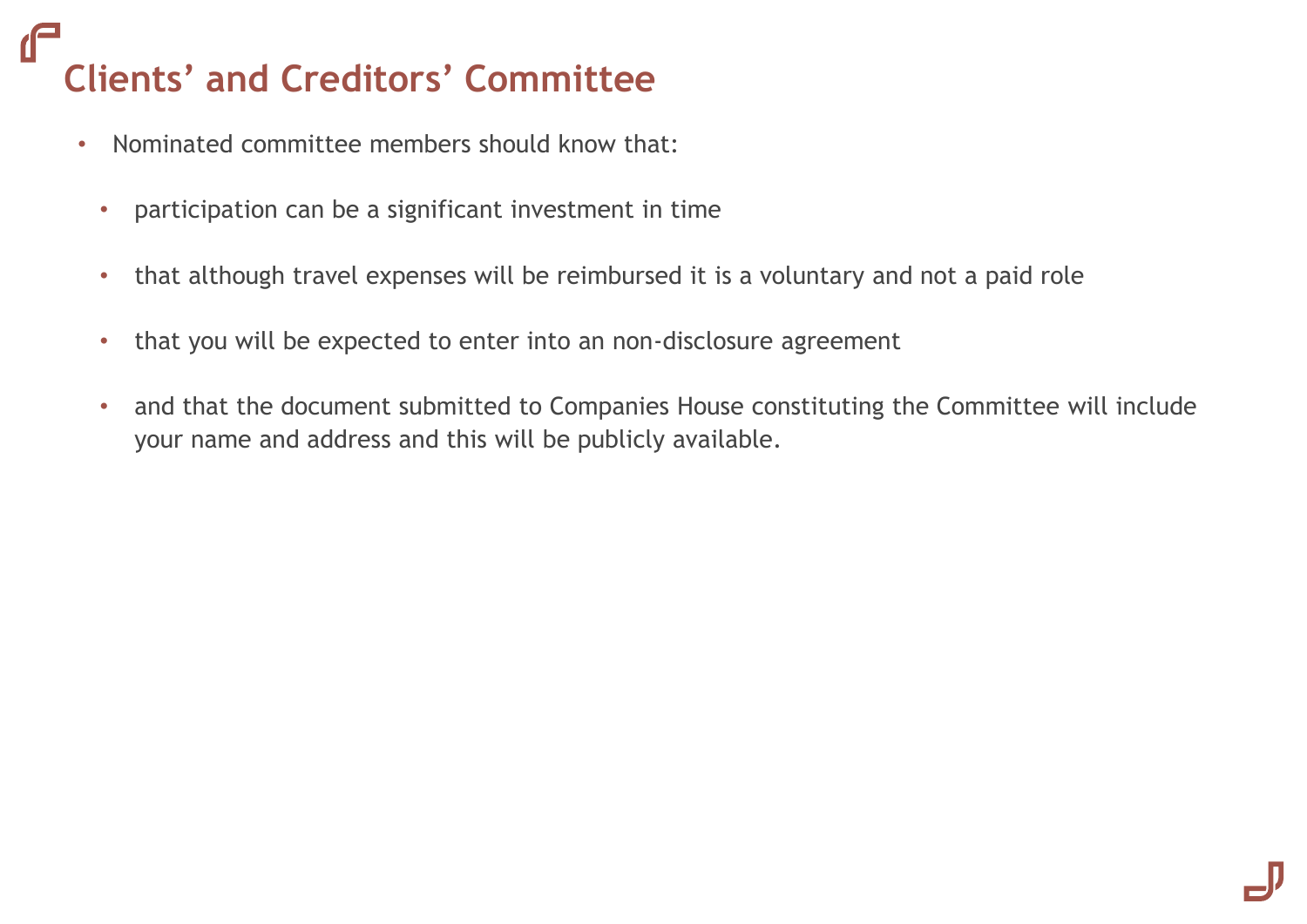# **Break for voting and count**

Would nominees please vote and then approach the top table?